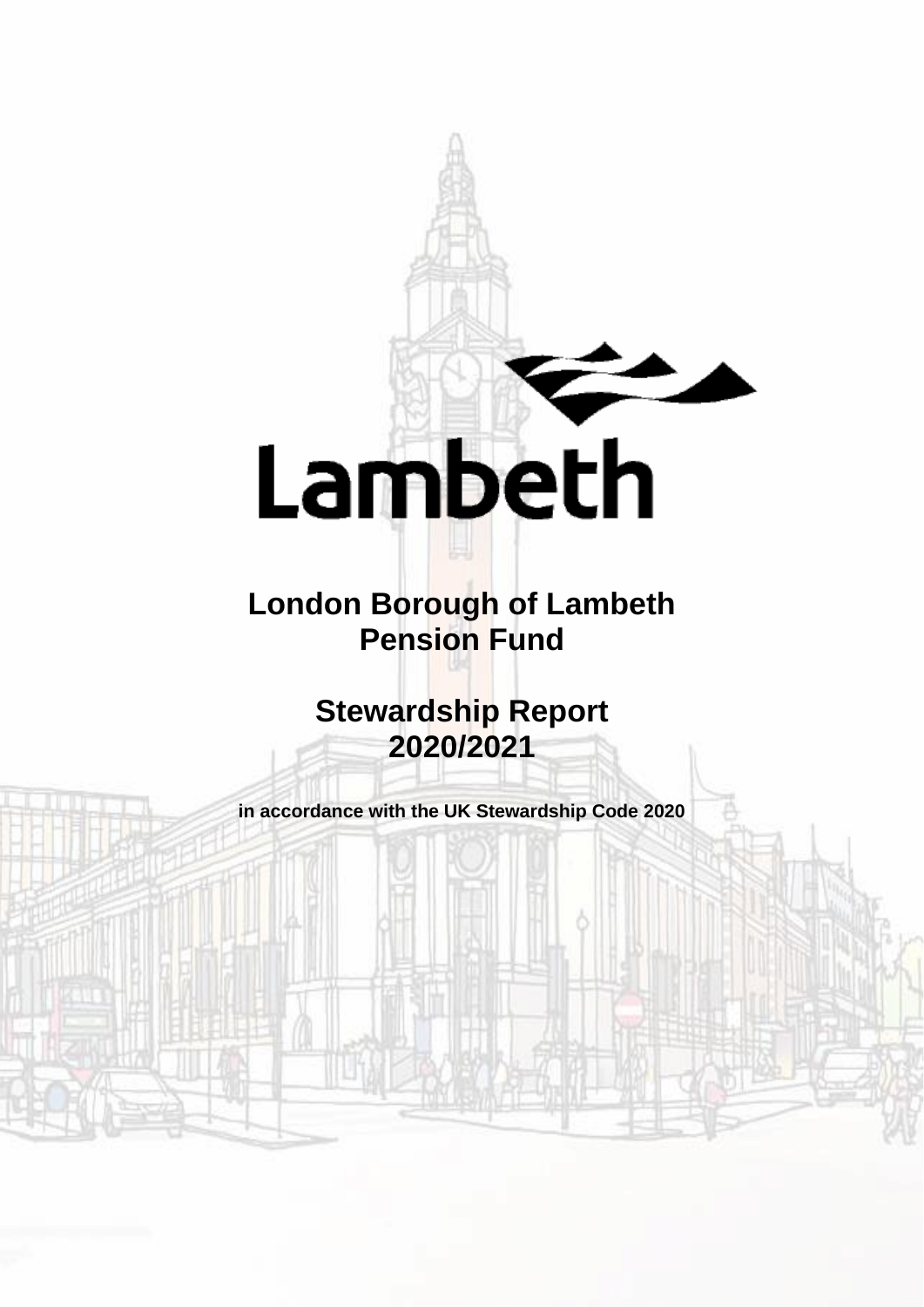### **Contents**

| Principle 7: Stewardship, Investment and ESG Integration 21 |  |
|-------------------------------------------------------------|--|
| Principle 8: Monitoring Managers and Service Providers23    |  |
|                                                             |  |
|                                                             |  |
|                                                             |  |
|                                                             |  |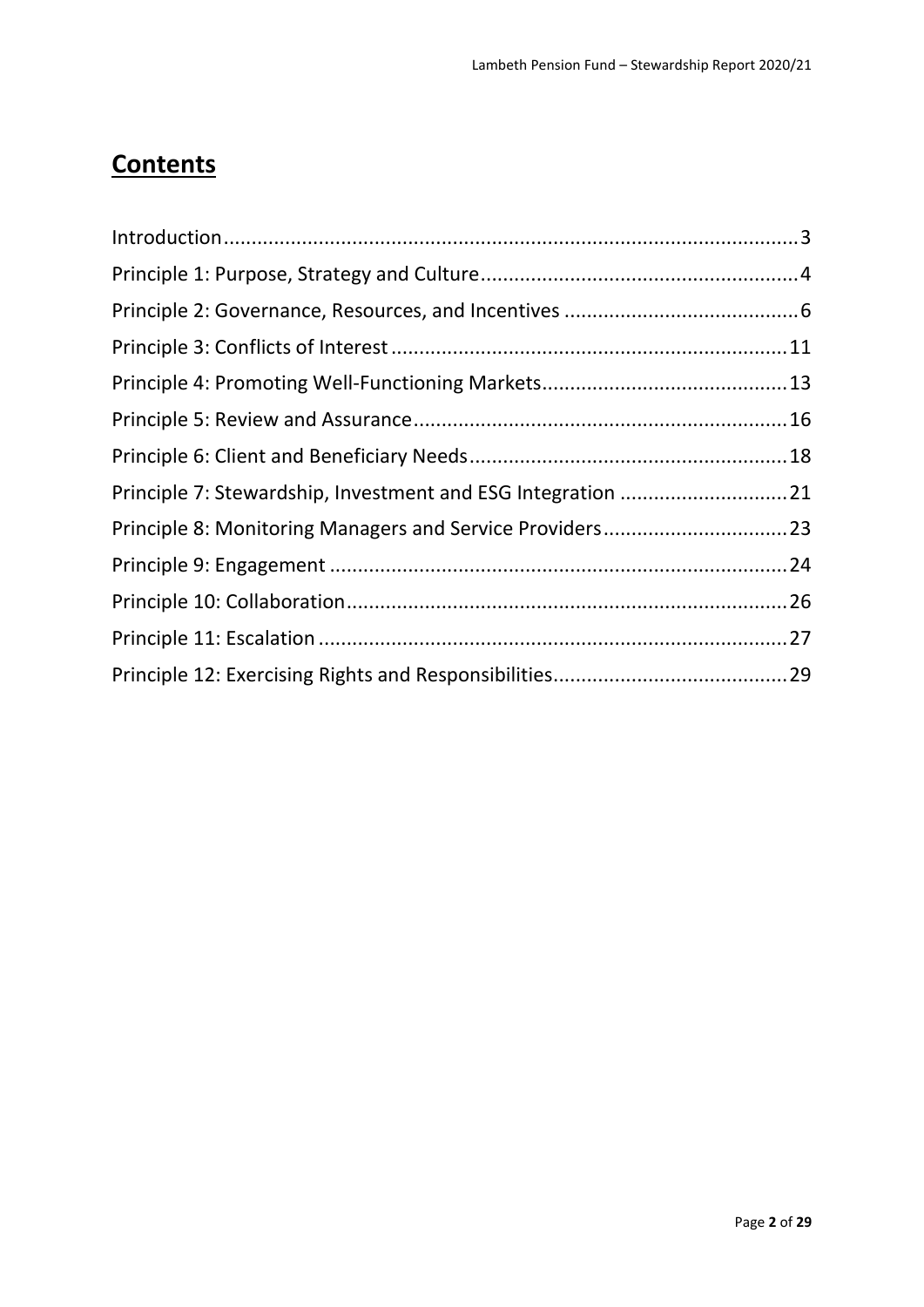### <span id="page-2-0"></span>**Introduction**

Welcome to the first annual Stewardship Report of the London Borough of Lambeth Pension Fund. Investing responsibly in line with the interests of the Fund's members is a key objective for the Fund, to give members confidence that their pension funds are invested sustainably and in ways which are helping make the world a better place. Indeed, stewardship can be defined as "the responsible allocation, management and oversight of capital to create long-term value for clients and beneficiaries leading to sustainable benefits for the economy, the environment and society".

The London Borough of Lambeth, as administering authority of the Fund, has a responsibility to be good stewards of the Fund's assets, investing and managing those assets in a way that reflects the investment beliefs of the Pensions Committee, the body of elected representatives responsible for discharging the council's functions in relation to the Fund, and ultimately ensures adequate resources to pay members' benefits as and when they fall due.

This report has been prepared in line with the requirements of the Financial Reporting Council's UK Stewardship Code, which sets out twelve 'apply and explain' principles for evidencing the highest stewardship standards of those investing money on behalf of UK savers and pensioners, and those that support them. It details how the Fund fulfils its stewardship responsibilities on a day-to-day basis, the ambition of the Committee to continually improve the Fund's investment and stewardship processes in the future, and the changes we seek to drive by collaborating with other investors as well as the specific interventions we made on behalf of our members in the 2020/21 financial year.

**Cllr. Anna Birley** Chair – Lambeth Pensions Committee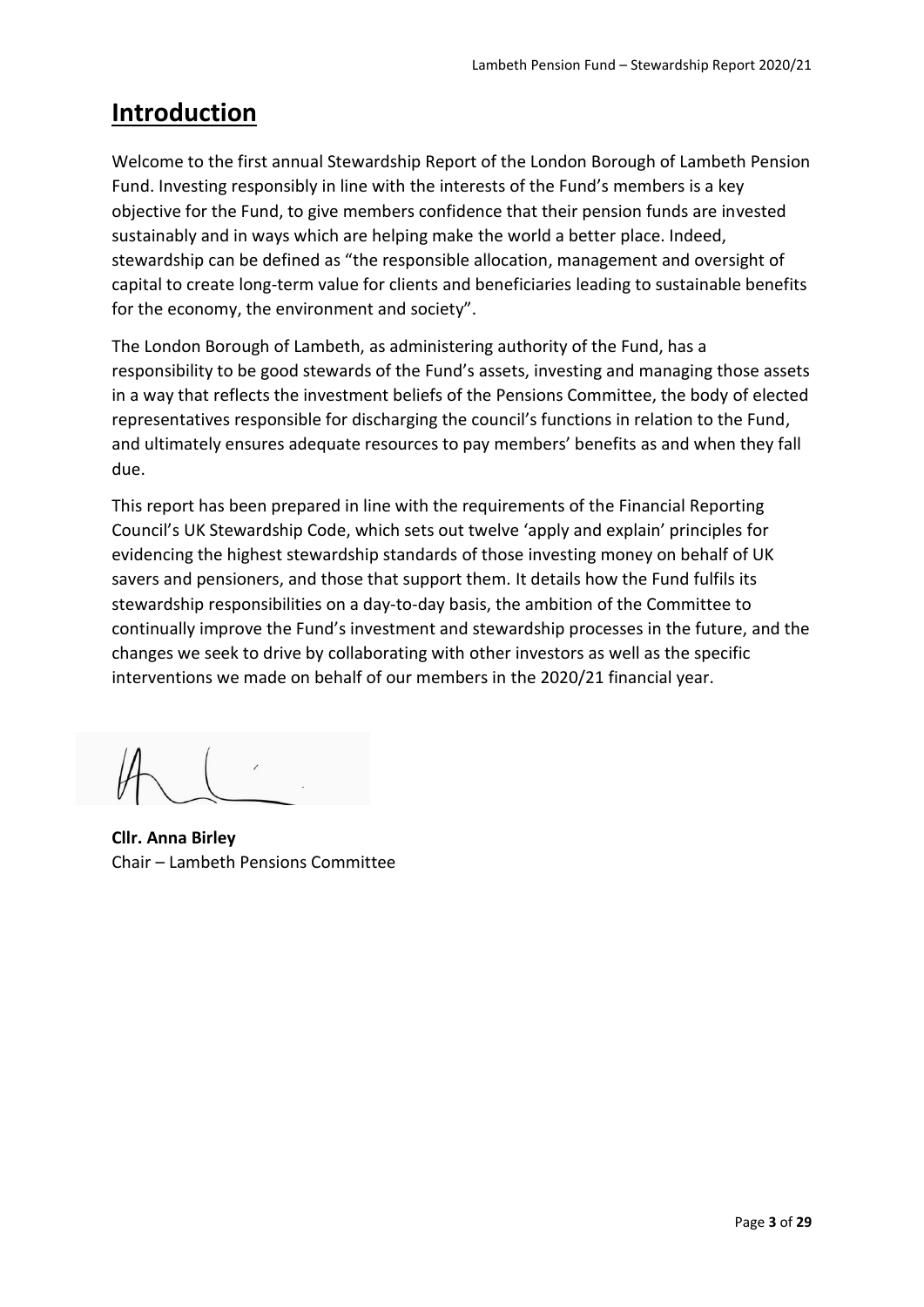### <span id="page-3-0"></span>**Principle 1: Purpose, Strategy and Culture**

- 1.1 The purpose of the London Borough of Lambeth Pension Fund is to provide retirement benefits to over 20,000 active, deferred and pensioner members who are or have previously been in paid employment for the London Borough of Lambeth and other participating bodies in the Fund. Administered by the London Borough of Lambeth, the Fund is governed in part by the policies and procedures of the council as prescribed in its constitution but operates as a separate entity as a statutory funded public service pension scheme and, as such, must also adhere to separate rules and regulations specific to the Local Government Pensions Scheme (LGPS).
- 1.2 Within the LGPS each administering authority is responsible for managing its own Fund on behalf of all Fund employers and beneficiaries. How an authority delegates its LGPS function is largely a matter for each authority, and as most administering authorities are local authorities, they largely operate in accordance with local government law. The specific structure and delegations of authority within the Lambeth Pension Fund is set out elsewhere in this report, but much of the culture of the Fund is influenced by that of Lambeth Council, its elected members, and its officers.
- 1.3 As set out in the Fund's Investment Strategy Statement (ISS), good stewardship is seen as integral to being a responsible investor in both the financial and ethical sense. Effective stewardship requires not only reliable data, robust internal systems, and resource capacity and integration, but also leadership, a willingness to speak out, transparency and a commitment to developing long-term relationships and collaborations.
- 1.4 The Fund's ISS sets out the approach taken to stewardship, with an investment strategy that aims to maximise returns at an acceptable level of risk taking into consideration the circumstances of the Fund, underpinned by sound corporate governance and the promotion of corporate responsibility with the managers in which the Fund invests. By engaging with the Fund's managers and other stakeholders, and partnering with other pension funds and investors, the Fund can leverage its power and that of fellow institutional investors to drive change in company behaviour and better meet the interests of the Fund's beneficiaries.
- 1.5 The Fund's approach to stewardship is driven by a set of investment beliefs which focus on risk, investment strategy, active management, and the integration of Environmental, Social and Corporate Governance (ESG) issues.
	- A long-term approach to investing is appropriate and, moreover, an advantage. Managing risk is a complex and multidimensional task, but no more risk will be taken than is deemed necessary and risk mitigation will be prioritised according to the size of the potential impact. As the funding level of the Fund improves, there will be less of a need to take as much risk with the Fund's strategic asset allocation.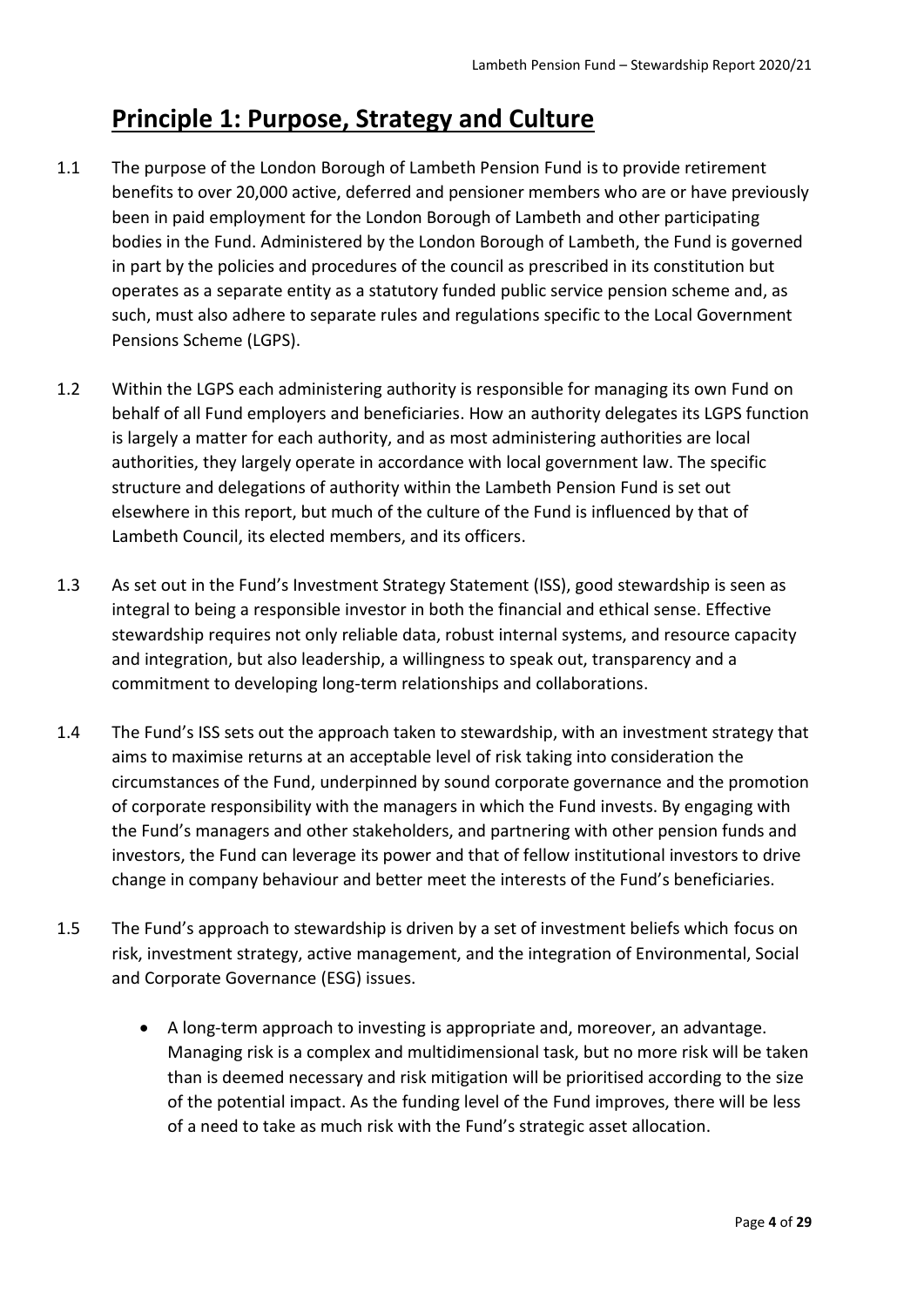- The Pensions Committee believes that the most important decision for the Fund is the setting of the strategic asset allocation; access to long-term streams of returns adds value to the Fund, and as the Fund matures cashflow considerations will have a greater impact on the Fund's strategic decision-making.
- The Committee believes that active managers can add value but that there is greater opportunity for active managers to add value in less efficient markets. There are limited passive options in some alternative asset classes, but a greater opportunity for active managers to add value.
- ESG issues can have a material impact on long-term risk and return outcomes; considering these issues is consistent with the fiduciary duty of the Pensions Committee. The Committee believes in engagement over exclusion and that active ownership helps the realisation of long-term shareholder value. Taking a collaborative approach with other investors can help to achieve wider and more effective outcomes, all the while remaining transparent and accountable to the Fund's members.
- 1.6 The approach taken by the Fund, in line with the above beliefs, has been effective in producing above benchmark returns, improving the funding level, and addressing ESG concerns in a way that leaves the Fund in a strong position as it works to develop more specific ESG policies into 2021/22 and beyond.
	- The Fund's assets increased in value by approximately 27% in the year ending 31 March 2021 against a benchmark of 18.7%, by 9.6% in the three-year period and by 9.7% in the five-year period (against benchmarks of 7.8% and 8.3% respectively).
	- The estimated funding level of the Fund as at 31 March 2021 was 94.5%, improved from 82.4% as at 31 March 2019.
	- The Fund's estimated exposure to fossil fuel investments as at 31 March 2021 was 1.41% of the total Fund, whilst a carbon footprint analysis of the Fund's equity investments identified significantly lower carbon intensity and future potential emission measures than benchmarks (measured as at 31 March 2020).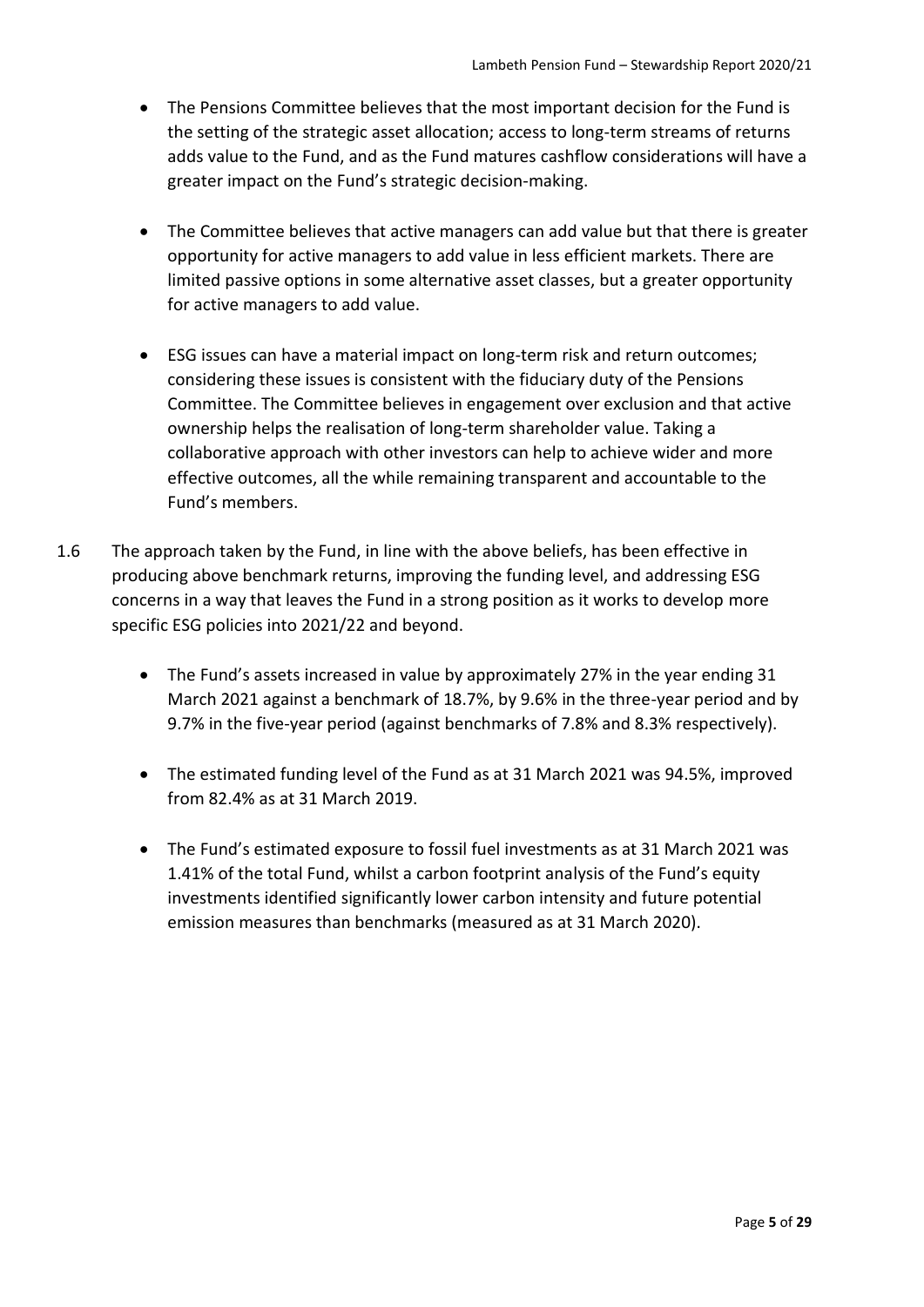### <span id="page-5-0"></span>**Principle 2: Governance, Resources, and Incentives**

- 2.1 Lambeth Council is the administering authority for the London Borough of Lambeth Pension Fund. Within its constitution, the council has delegated responsibility for the Fund to the Pensions Committee.
- 2.2 The Fund is governed by the Pensions Committee as the principal decision-making body with responsibility for all Fund matters including governance, investment and funding strategies, accounting, employer and scheme member engagement, communications, and administration. The Pensions Committee delegates the day-to-day running of the Fund to officers; the Director of Finance and Property, as the council's Chief Finance Officer responsible for the financial affairs of the council in accordance with Section 151 of the Local Government Act 1972, has overall delegated powers for the management of the pension fund, reporting to the Strategic Director of Finance and Investment.
- 2.3 The Pensions Board sits in an advisory role to the Fund independent of the Pensions Committee, assisting the council in securing compliance with the relevant regulations relating to the administration and governance of the scheme.
- 2.4 The council's Treasury and Pensions, and Payroll and Pensions Teams are responsible for the day-to-day management and oversight of assets including implementation of the ISS, and the administration of the Fund. Following the creation of the London Collective Investment Vehicle (LCIV) in 2015, the pool company provides investment products, analysis and advice to support implementation of the ISS and the pooling of Fund assets with those of the other London boroughs who are part of the pool.
- 2.5 There are strict rules around the governance of the Fund as set out by legislation that applies to all LGPS funds; the Fund reports in detail on how it adheres to those rules every year in the Annual Report, as well as publishing all Fund governance policies which are available on the Fund's website at the following link: [www.lgpslambeth.org.](http://www.lgpslambeth.org/)
- 2.6 The following section provides further information on how the Fund is structured, makes decisions, and is governed in a way that makes for effective stewardship of the Fund's activities. The council's constitution sets out the Terms of Reference for both the Pensions Committee and Pensions Board, as well as the relevant schemes of delegation that dictate the roles and responsibilities of senior officers of the Fund. Although there are Fund-specific policies and procedures in place, the council's policies also apply to the main bodies overseeing Fund operations where not superseded by the Fund's policies; for example, the council's health and safety policies, whistleblowing policy and equalities and diversity policies will all apply to the Fund and those who represent it as employees or elected members of the council. The equalities and diversity policy in particular informs the council's Borough Plan and wider ambitions around strengthening equality and diversity and delivering inclusion, and ensures those employed by the council and working for the Fund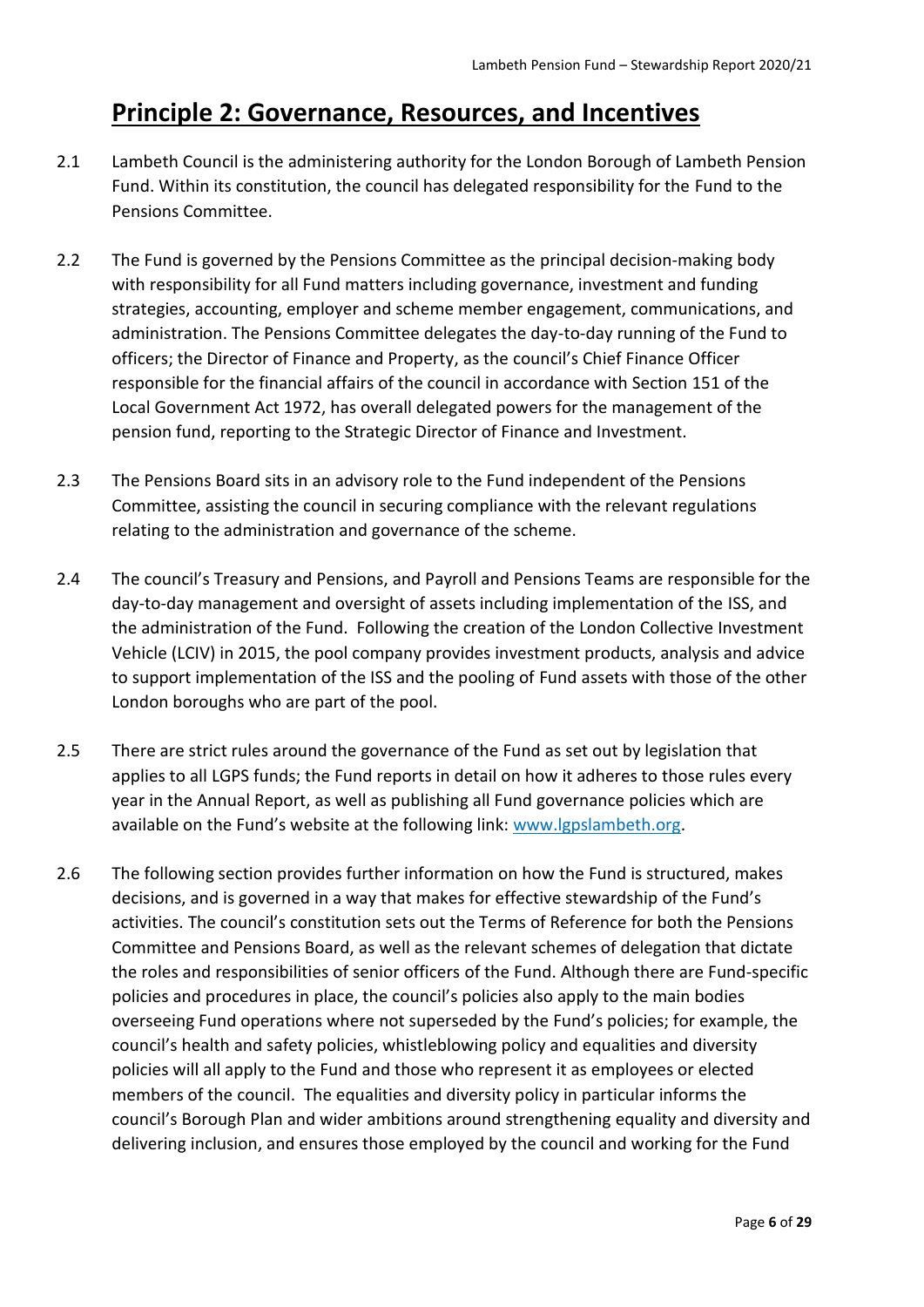not only represent a wide and diverse workforce but are also passionate about upholding those standards.

2.7 A summary of the main functions and responsible bodies that influence the operation of the Fund is shown below, together with additional information on the Fund's main internal bodies:

| <b>Function</b>               | <b>Body</b>                                         |  |
|-------------------------------|-----------------------------------------------------|--|
| <b>Policy and Objective</b>   | London Borough of Lambeth (administering authority) |  |
| Setting                       | Pensions Committee (decision making)                |  |
|                               | Pensions Board (non-decision making)                |  |
| Implementation                | <b>Treasury and Pensions Team</b>                   |  |
|                               | Payroll and Pensions Team                           |  |
|                               | <b>Fund Employers</b>                               |  |
| <b>External Policy Bodies</b> | LGPS Scheme Advisory Board                          |  |
| and Guidance                  | The Pensions Regulator                              |  |
| Pooling Vehicle               | London CIV Ltd, governed by:                        |  |
|                               | <b>Executive Committee</b>                          |  |
|                               | London CIV Board (including Remuneration &          |  |
|                               | Nomination Committee, Investment Oversight          |  |
|                               | Committee and Compliance Audit & Risk Committee)    |  |
|                               | Shareholder Committee                               |  |

#### **London Borough of Lambeth**

- 2.8 The London Borough of Lambeth is the administering authority of the Fund and the largest employer. The Council is the supreme political body of the London Borough of Lambeth made up of 63 elected councillors. The Cabinet is the main executive decision-making body of the council, comprising 10 elected councillors including a Leader of the Council; the Cabinet Member for Finance and Performance is responsible for the council's Pension Fund.
- 2.9 The London Borough of Lambeth discharges the council's functions in relation to the Pension Fund through the Pensions Committee. In addition, as the officer responsible for the proper administration of the council's financial affairs (pursuant to Section 151 of the Local Government Act 1972) the Director of Finance and Property is authorised to act on behalf of the council in all pensions matters which includes the provision of advice to the Pensions Committee, the administration of actuarial valuations and the implementation of contribution rates as approved by Council and in consultation with the Cabinet Member for Finance.

#### **The Pensions Committee**

2.10 The Pensions Committee is a non-executive decision-making body of the London Borough of Lambeth, responsible for ensuring the Fund is properly operated in accordance with all relevant regulations and best practice as advised by the Pensions Regulator, the LGPS, the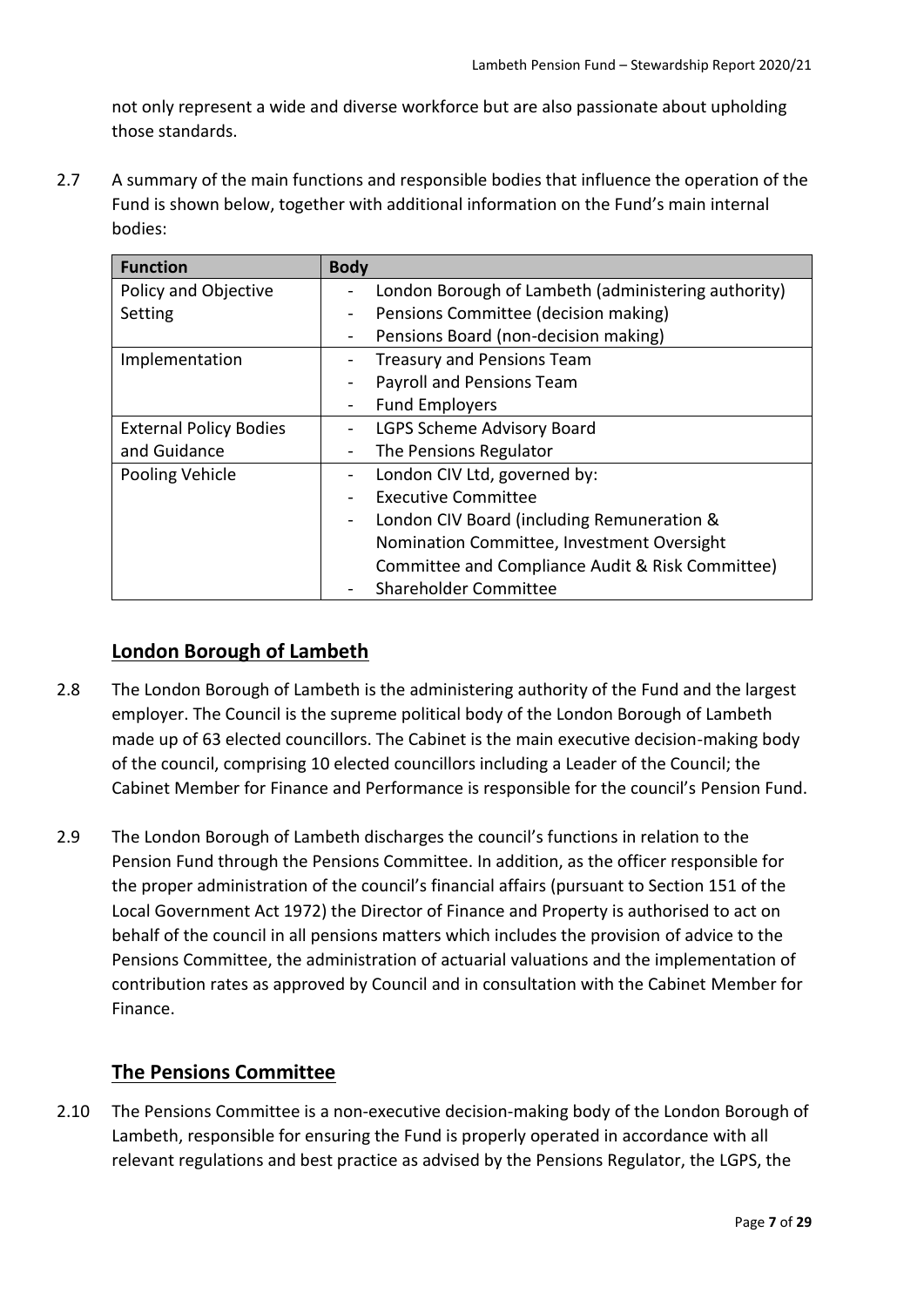Scheme Advisory Board, the Department for Levelling Up, Housing and Communities (DLUHC) (formerly the Ministry of Housing, Communities and Local Government (MHCLG)) and the Chartered Institute of Public Finance and Accountancy (CIPFA) and, ultimately, to ensure the Fund is able to pay pension benefits as and when they fall due.

- 2.11 The Pensions Committee is made up of 8 members (akin to "trustees"). There are 5 elected members as employer representatives and 3 co-opted scheme member representatives comprising one member of staff of the London Borough of Lambeth, one pensioner member, and one Trade Union member; all have full voting rights.
- 2.12 The employer representatives are confirmed and ratified at an annual meeting of full Council, whilst the member representatives are elected by a ballot of members of the Fund or pensioners of the Fund, or nominated by a Trade Union. Members usually serve a term of at least four years.
- 2.13 The positions of Chair and Vice-Chair of the Committee are held by councillors appointed by the London Borough of Lambeth, held for a period of two years with each then taking the other's position.
- 2.14 In addition, the Pensions Committee has 3 substitute members; 2 employer substitutes and 1 Trade Union substitute. These members may be asked to stand in for other representatives on the Committee if it is known in advance that one of the others is unable to attend and the meeting may not be quorate; substitute members retain full voting rights, subject to the Clerk of the meeting being made aware of the substitution in advance.

#### *Advisers to the Pensions Committee*

- 2.15 The Fund is supported by a core group of key advisers, and at some point in the annual cycle all will usually be invited to relevant Pensions Committee meetings. The Fund's current advisers in relation to its stewardship approach are as follows:
	- Investment Advisers Mercer
	- Governance and Risk Advisers Aon Hewitt
	- Actuarial Advisers Hymans Robertson
	- External Auditor Mazars
	- Custodian Northern Trust

#### **The Pensions Board**

2.16 The Pensions Board is a non-decision-making body operating independently of the Pensions Committee. Its function is to assist the London Borough of Lambeth, in its role as administering authority, to secure compliance with all relevant pension regulations and other legislation relating to the governance and administration of the scheme, any requirements imposed by the Pensions Regulator, and to ensure the effective and efficient governance and administration of the scheme.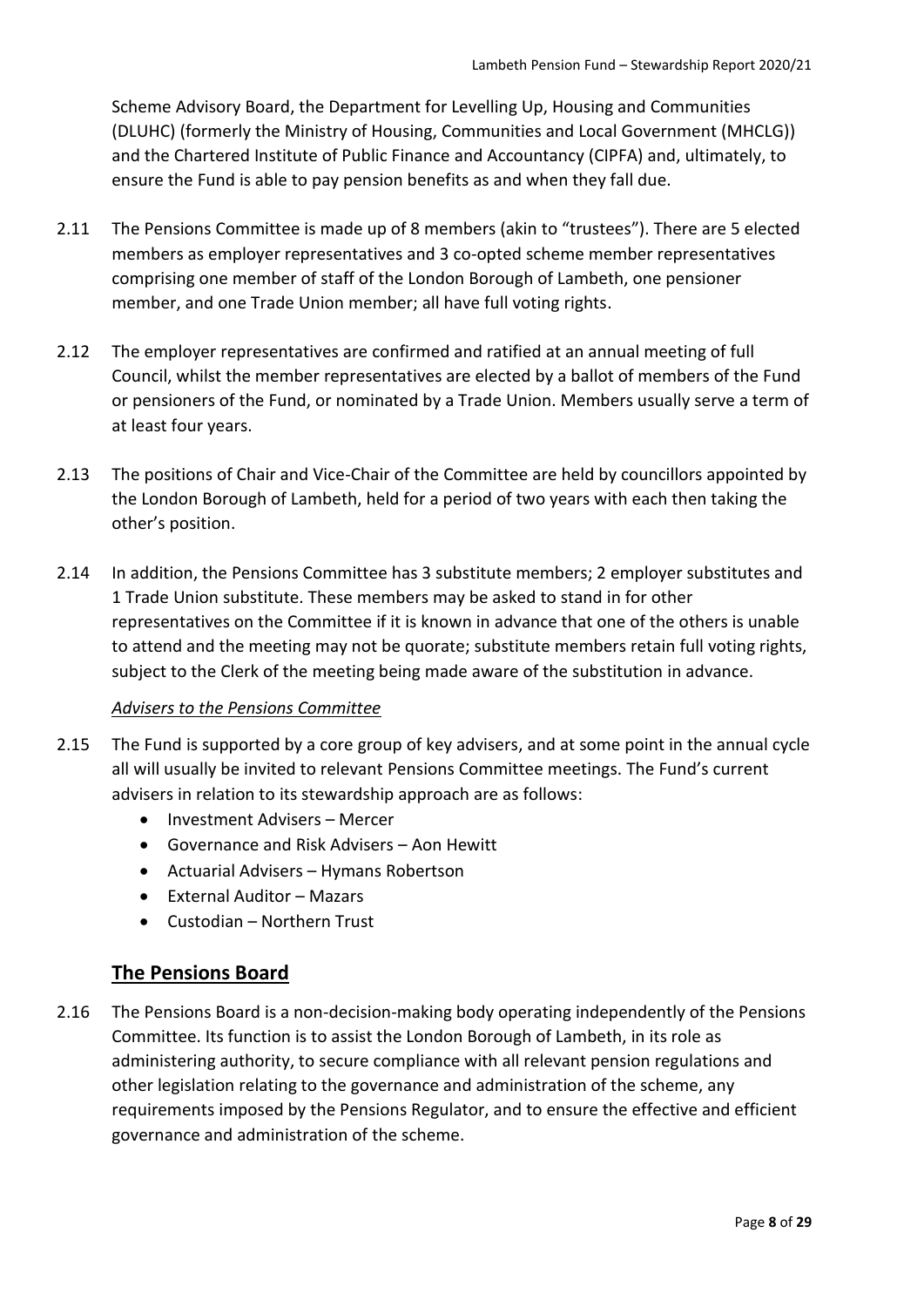- 2.17 The Pensions Board is made up of 6 members. There are 3 elected members as employer representatives and 3 scheme member representatives comprising one member of staff of the London Borough of Lambeth, one pensioner member, and one Trade Union member; all have full voting rights.
- 2.18 The employer representatives are confirmed and ratified at an annual meeting of full Council, whilst the member representatives are elected by a ballot of members of the Fund or pensioners of the Fund, or nominated by a Trade Union. Members usually serve a term of at least four years.
- 2.19 The positions of Chair and Vice-Chair are appointed by members of the Board for two years and will rotate between an employer and member representative. At the end of the Chair's tenure, the post will be filled by the Vice-Chair.
- 2.20 Throughout 2020/21, the Local Pensions Board has overseen the governance of the Fund by way of regular updates on matters including a governance review action plan, the Fund's ongoing risk register, and developments and changes to the Fund's investment strategy and general stewardship activity. The Board holds the Pensions Committee accountable for its decision-making by making recommendations to the Committee, and in 2020/21 the Board made the following recommendations:
	- That the risk rating in the Fund's risk register assigned to ESG risks be increased, to more accurately reflect the impact that ignoring such risks would have on the Fund.
	- That all members of the Board and Committee complete a knowledge and skills selfassessment audit to identify any knowledge gaps, that ongoing training continue to be delivered to members, and that training attendance records be maintained.
- 2.21 The mechanism that allows the Board to make recommendations to the Committee requires improvement and will be developed in 2021/22, particularly with regards to how those recommendations, and progress against them, is tracked and reported back to the Board.

#### **Treasury and Pensions Team**

- 2.22 The Treasury and Pensions Team have responsibility for the day-to-day running of the Fund, under delegated authority from the Director of Finance and Property and reporting directly to the Assistant Director of Strategic Finance. The team is made up of 4 members of staff, employed by the London Borough of Lambeth and based in Brixton.
- 2.23 Led by the Head of Treasury and Pensions, the team serves the Pensions Committee and works on all issues of governance, finance and investment. The team has a range of backgrounds, the majority having been recruited from the public sector, and have longstanding pension accounting and investment expertise including membership of relevant professional bodies such as CIPFA and ACCA.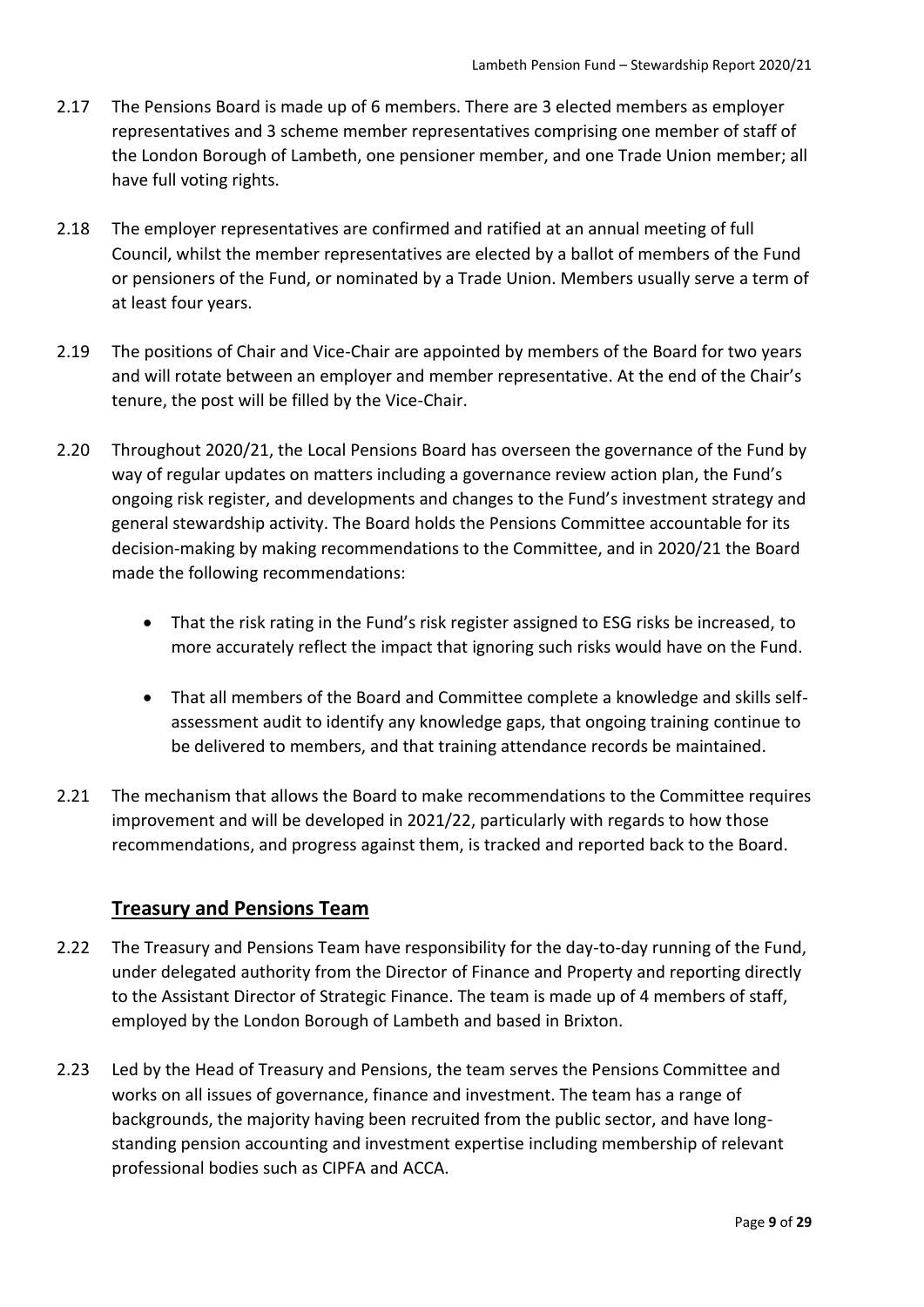2.24 All members of the team contribute to responsible investment in their respective roles, be it from a finance, investment or governance perspective.

#### **Payroll and Pensions Team**

- 2.25 The Payroll and Pensions Team has responsibility for all matters relating to Fund administration and the processing of member benefits. The team of 8 is led by the Head of Payroll and Pensions, reporting directly to the Director of Finance and Property.
- 2.26 The Team have a range of backgrounds, the majority having been recruited from the public sector with long-standing pensions administration experience and membership of relevant professional bodies. Some members of the team have been recruited internally due to their knowledge of Lambeth's finance, policy, and administration.

#### **Training and Performance Measurement**

- 2.27 The Fund maintains a Training Policy which applies to the Pensions Committee, Pensions Board, and all officers involved in the running of the Fund, recognising that effective management, governance and decision-making can only be achieved where those involved have the requisite skills and knowledge to discharge their respective responsibilities. It sets out the minimum expected standards of knowledge, the methods through which training may be delivered, and how progress will be monitored; the Fund reports on the training records of its Committee and Board members as part of its Annual Report.
- 2.28 Fund officers, as employees of the London Borough of Lambeth, are also subject to the learning and development, and performance management systems, in place at the authority. During 2020/21 officers undertook mandatory council training on subjects including race and diversity, fraud awareness and emotional resilience, as well as Fund specific training on ESG, scams, market valuations and monetary policy. As part of the performance management cycle, officers receive an annual appraisal where individual development and work-specific objectives are discussed and agreed for the year ahead; the appraisals serve to highlight how officers can integrate good stewardship into their day-today work activity and build this into annual objectives; for example, by monitoring compliance to regulations through submission of quarterly and annual returns, through regular engagement with the Fund's investment managers, and through regular review of the Fund's investment strategy against its stewardship objectives.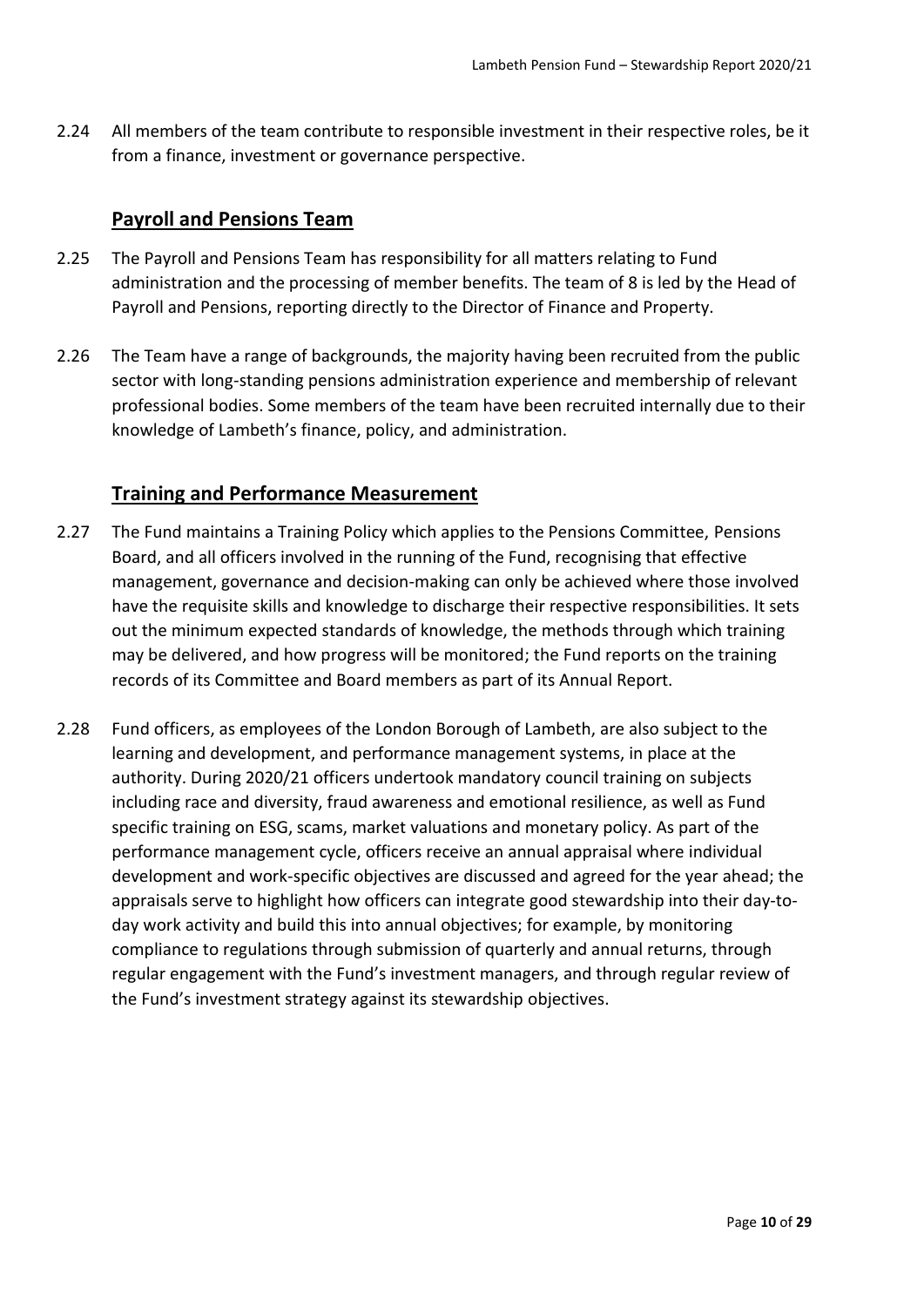### <span id="page-10-0"></span>**Principle 3: Conflicts of Interest**

- 3.1 A conflict of interest is a financial or other interest which is likely to prejudice a person's exercise of functions, although it does not include a financial or other interest arising merely by virtue of a person being a member of the LGPS or the Lambeth Pension Fund.
- 3.2 By way of example, a conflict of interest may arise when a member of the Pension Board, in fulfilling their legal duty to assist the administering authority has, at the same time, a separate personal interest (financial or otherwise) or other responsibility in relation to a specific matter which gives rise to a possible conflict with their statutory role as a member of the Board.
- 3.3 Actual conflicts of interest are not permitted within the LGPS as it is unlikely these can be managed appropriately to prevent the conflict from having an impact. Members of the Pensions Committee and Board that declare a conflict of interest in relation to a particular matter may not participate in any decision-making or vote on that matter. Anyone with a conflict of interest may not be appointed to the Pensions Board and may be required to resign if they are already a member of the Board. As an additional mitigation against the risk of conflicts of interest, councillors who are members of the Pensions Committee are excluded from serving on the Board.
- 3.4 Managing conflicts of interest is vital to every pension scheme, and at Lambeth both the Pensions Committee and Pensions Board receive appropriate training on identifying and reporting conflicts of interest and must formally declare at each meeting any potential conflicts per the Lambeth Council Member Code of Conduct.
- 3.5 Members of the Pensions Committee and Pensions Board are subject to the Member Code of Conduct as stipulated in the constitution of Lambeth Council. The Code of Conduct is set out in accordance with the provisions of the Localism Act (2011), committing members to adhere to several statutory principles as well as the Seven Principles of Public Life (the 'Nolan Principles').
- 3.6 Officers of the Fund, as employees of Lambeth Council, are subject to the Officers' Code of Conduct as set out in Lambeth Council's constitution and to the terms and conditions of their contracts of employment.
- 3.7 In line with the requirements of the Public Service Pensions Act (2013) and the Pension Regulator's Code of Practice, the Pensions Board has also adopted a separate Conflicts of Interest Policy which clarifies the definition of a conflict of interest and how conflicts should be managed and monitored. The three-stage approach to managing conflicts of interest includes:
	- identifying potential conflicts
	- monitoring potential conflicts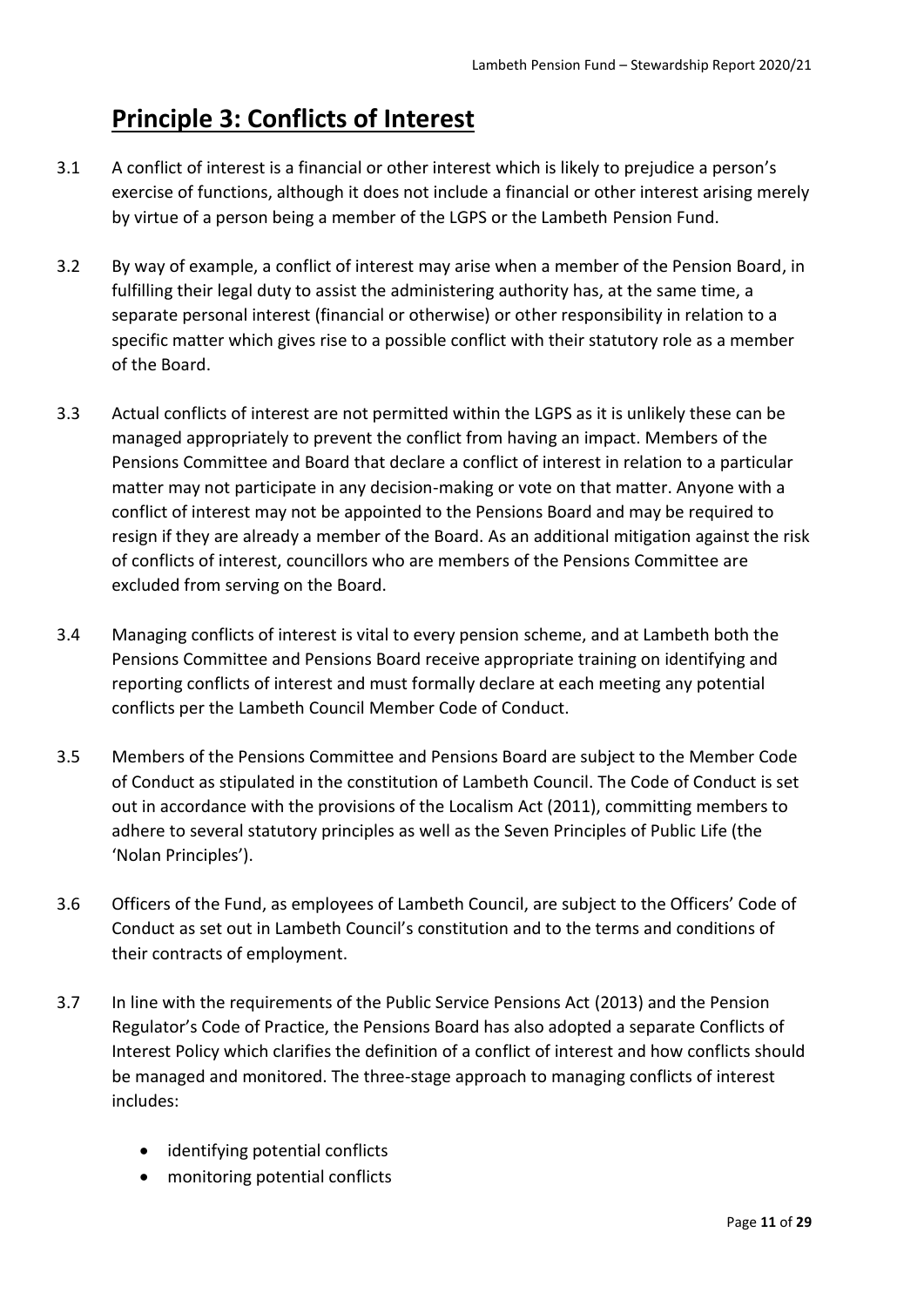- manging potential conflicts
- 3.8 The Board should cultivate a culture of openness and transparency and in doing so members should identify and evaluate any potential conflicts of interest with the role of the Board itself or with specific items on the Board's work programme. Members will declare any conflict of interests at the start of every Board meeting where they will be recorded on the register of interests together with the appropriate action taken to manage the conflict; this may include a member withdrawing from discussions or resigning from the Board if the conflict is so fundamental that it cannot be managed in any other way.
- 3.9 The Board's Conflicts of Interest Policy is available at the following link: [https://www.lgpslambeth.org/resources/conflicts-of-interest-policy/.](https://www.lgpslambeth.org/resources/conflicts-of-interest-policy/)
- 3.10 In 2020/21 there were no potential or actual conflicts identified which needed managing.

#### **Managing Potential Investment Conflicts**

- 3.11 The Fund's ISS will in future be expanded to further explain how conflicts are managed in relation to the Fund's stewardship, particularly with regards Fund investments and employers, to include at least the following:
	- The Fund does not select the companies it invests in. The Pensions Committee, with the assistance of its advisers, appoints asset managers to manage the Fund's assets in various strategies according to the ISS, and those managers then select the underlying companies best suited to deliver their strategies' objectives. The Fund does however expect its managers to engage with the underlying companies on its behalf and escalate any concerns accordingly.
	- In undertaking its stewardship activities, the Fund will act in line with its ISS and will not be influenced by the regulatory actions of scheme employers.
- 3.12 The Fund is also aware of the policies and processes in place for managing conflicts of interest within the London CIV and monitors adherence to these through the CIV's reporting processes.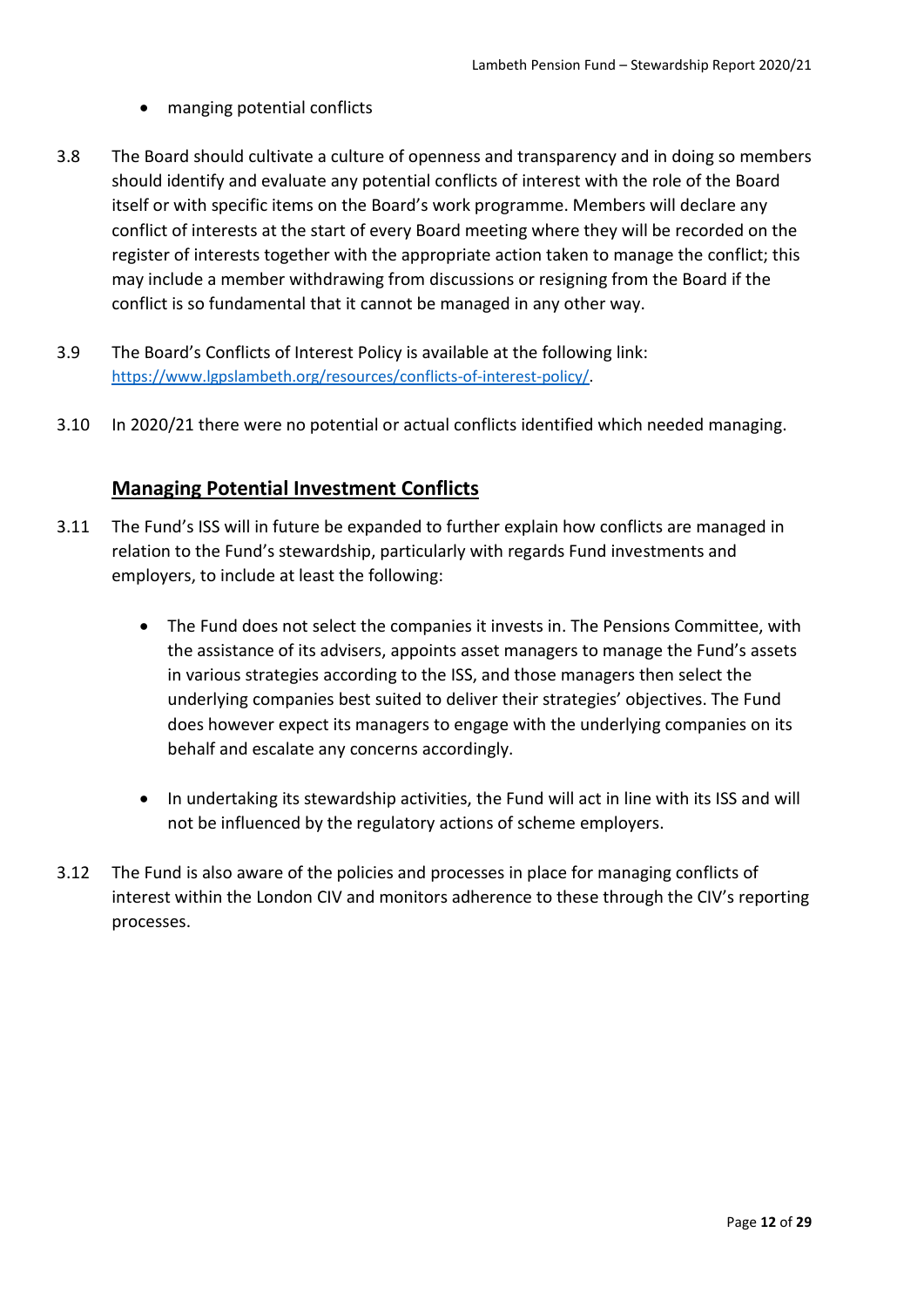### <span id="page-12-0"></span>**Principle 4: Promoting Well-Functioning Markets**

### **Approach to Risk**

- 4.1 Lambeth Pension Fund recognises that effective risk management is an essential element of good stewardship, and by identifying and managing risks through an effective policy and risk management strategy it is able to minimise the risk of adverse conditions on the Fund, identify and maximise opportunities that may arise, and support innovation and continual development to address market and systemic risks. In its management of risk, the Fund has regards to CIPFA guidance on managing risk in the LGPS and the Pension Regulator's Code of Practice.
- 4.2 The Fund has adopted a Risk Management Policy and Statement that clearly sets out the risk philosophy of the Fund and its appetite for risk, how risk management is implemented and integrated into the day-to-day activities of the Fund, and the responsibilities for risk management within the Fund. To help identify, analyse, and evaluate risk the Fund maintains a risk register which lists each identified risk relevant to the Fund, the impact of the risk on outcomes and benefits, and the responsible owner of that risk; it then assigns a risk rating to assess the likelihood of a risk occurring and the impact it would have on the Fund. Mitigating actions are suggested and risks monitored on an ongoing basis to determine the effectiveness of those actions, if the desired outcomes have been achieved, and what lessons can be learned for the future assessment and management of risk.
- 4.3 The risk register is presented to the Pensions Committee at least twice a year and to the Pensions Board quarterly. The Pensions Board provide comment and input to the management of risks and can make recommendations to the Pensions Committee for action. The Pensions Committee have ultimate responsibility for the monitoring of risks and, in its updates to the Committee, officers flag any changes made to the register for new risks, changes to risk ratings, or the successful implementation of mitigating actions. As at 31 March 2021 there were no risks identified as 'very likely' to occur or that have a high chance of causing major disruption to the Fund.
- 4.4 One of the most pervasive risks identified and monitored throughout 2020/21 was the ongoing impact of Covid-19 both operationally and financially which necessitated its inclusion in the Fund's risk register and required changes to the Fund's business continuity plans. As a long-term investor the Fund was well placed to manage the short-term financial impact without the need for knee-jerk reactions and, following consultation with the Fund's investment advisers and actuary, maintained confidence in the investment strategy adopted by the Pensions Committee in March 2020.
- 4.5 Changes in working arrangements for Fund officers in response to government lockdown restrictions were implemented successfully with minimal impact on the day-to-day operation of the Fund; systems and processes were updated to enable increased electronic working and to maintain service delivery, whilst additional and more regular engagement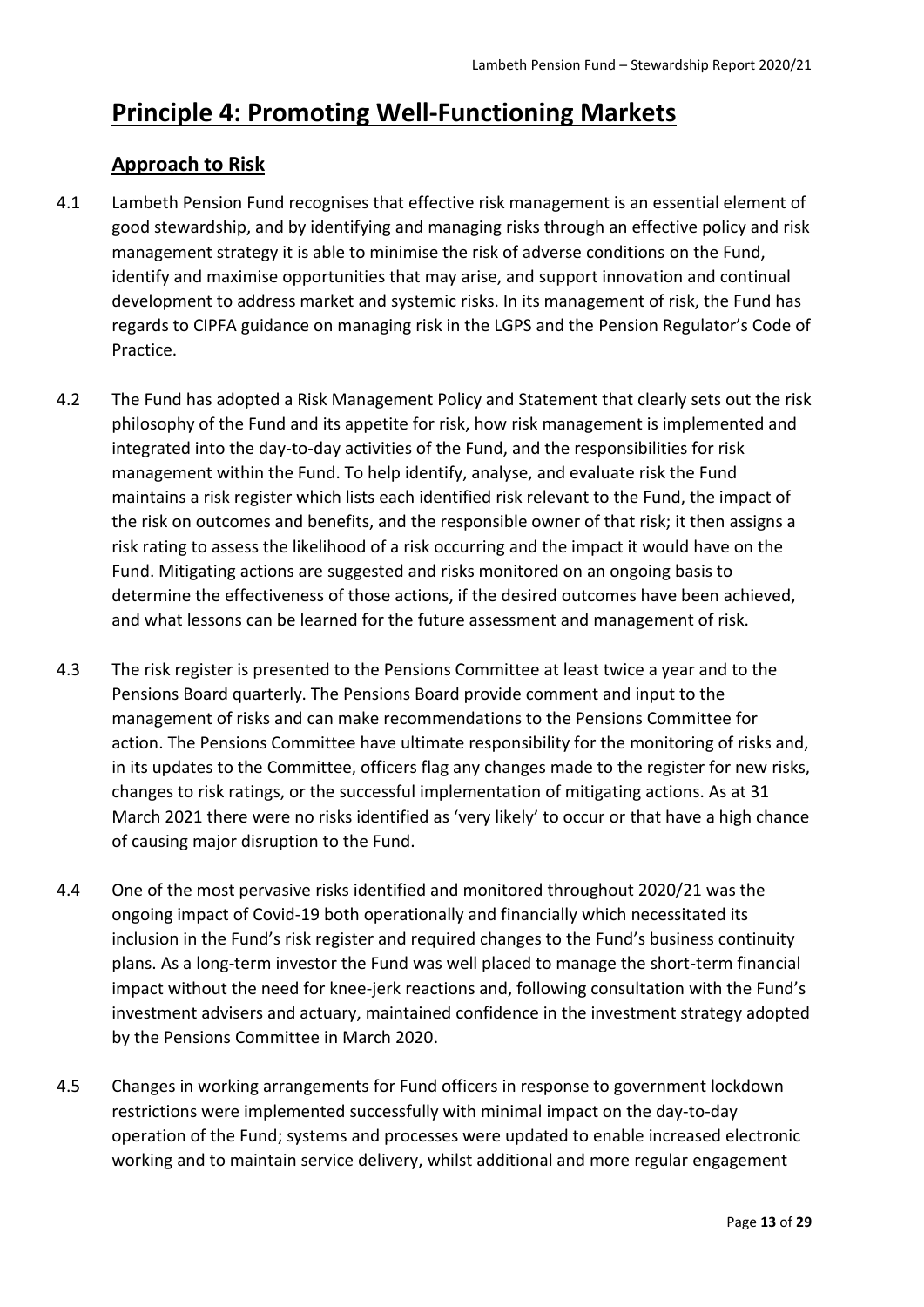with fund managers and other Fund stakeholders allowed Fund officers to maintain heightened oversight of Fund performance and stewardship risks, seek assurances that fund managers were able to manage the emerging risks, and discuss any concerns directly with those concerned. The use of technology throughout the pandemic has significantly increased engagement with stakeholders, particularly through virtual meeting platforms, and the Fund will continue to make use of such resources to collaborate and engage.

- 4.6 The Fund's Funding Strategy Statement (FSS) and ISS also address risk as relevant to each statement, including financial, demographic, and regulatory risks as well as investment, solvency, governance and ESG risks. The Fund's overriding approach to mitigating marketwide and systemic risk is to take a balanced approach to risk and return, seeking to maximise returns whilst minimising risk within acceptable parameters, and maintaining a diversified portfolio across many asset classes, managers, and geographies. This diversification across different markets and asset classes also reduces the Fund's exposure to the volatility of equities, which as at 31 March 2021 made up approximately 51% of the Fund. The Pension Committee believes that the additional returns that can be generated by equities compensates for the level of risk they add to the Fund, although exposure to diversifying assets helps to mitigate this additional risk.
- 4.7 Within its investment strategy the Fund has a 15% allocation to a Liability Driven Investment (LDI) mandate, an approach which recognises market risks such as changing interest and inflation rates and seeks to mitigate their impact on the Fund's liabilities. The Committee recognises that unhedged interest rate and inflation risk represents one of the Fund's largest investment risks, and so maintains an LDI strategy which invests in assets with similar sensitivities to changes in interest rates and inflation as the Fund's liabilities; changes in interest rates and inflation will therefore impact both assets and liability valuations in a similar manner, reducing funding level volatility.
- 4.8 The Fund also recognises that climate change presents a systemic financial risk that must be addressed, and in 2020/21 began a process to plan how the Fund will adapt to climate change and use its unique position to help drive systemic change. At the October 2020 Pensions Committee meeting a Responsible Investment plan was agreed by members with a pathway for developing a Climate Strategy and specific climate objectives, and in March 2021 the Committee reviewed the Fund's first carbon footprinting results. At that meeting, members agreed to formally adopt the recommendations of the Task Force on Climate-Related Financial Disclosures (TCFD) and instructed officers to work towards preparing a draft report. In 2021/22 the Fund plans to:
	- Review and update the Committee's ESG and climate related investment beliefs;
	- Undertake climate scenario analysis;
	- Agree and set a long-term net zero target;
	- Announce interim net zero targets based on an agreed decarbonisation pathway; and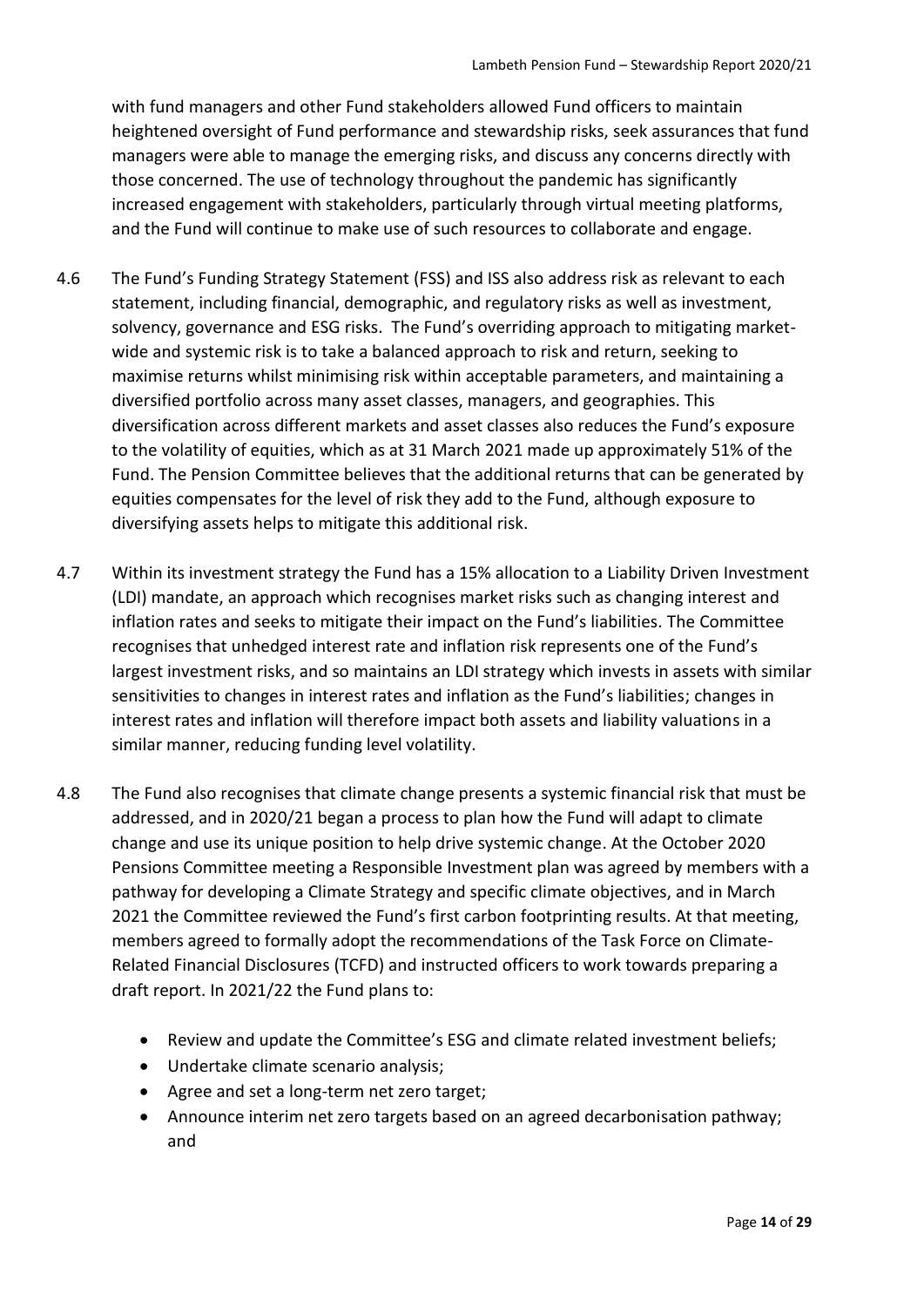- Create a formal Climate Strategy to summarise the Fund's approach to the risks that climate change present.
- 4.9 The Fund's existing investment strategy already recognises the need to incorporate ESG considerations into investment decision-making, committing to reduce fossil fuel exposure within the Fund's portfolio and considering the potential financial impacts of the transition to a low-carbon economy and the physical impacts of different climate outcomes. It has already moved to align its investments accordingly, for example by investing in a sustainable equity exclusion fund in March 2020, and expects to undertake further asset alignment to its net zero targets once they have been defined.

#### **Continued Improvement of the Functioning of Financial Markets**

- 4.10 The Fund has continued to engage throughout the last financial year with local authority colleagues, regulators, and industry bodies as part of its wider commitment to improving the functioning of financial markets, including continuing its ongoing membership of the Local Authority Pension Fund Forum (LAPFF) and the Pensions and Lifetime Savings Association (PLSA). One such initiative included taking part in the London CIV's Cost Transparency Working Group, an attempt to redesign the pool's funding model to allow the pool to better serve the needs of its clients and to increase transparency. The group of select London boroughs provided input to proposals developed by the LCIV and its consultant, for which work is still ongoing, and agreed to progress onto additional considerations including fee comparisons and charging structures.
- 4.11 The Fund recognises there will be plentiful opportunities to respond to market-wide and systemic risks in the immediate future, particularly with regards to the ongoing economic recovery from Covid-19, the longer-term impacts of Brexit, and the role that pension funds must play in the just transition to a low-carbon economy, and is committed to increasing its engagement with stakeholders in these matters for the benefit of the Fund and financial markets as a whole.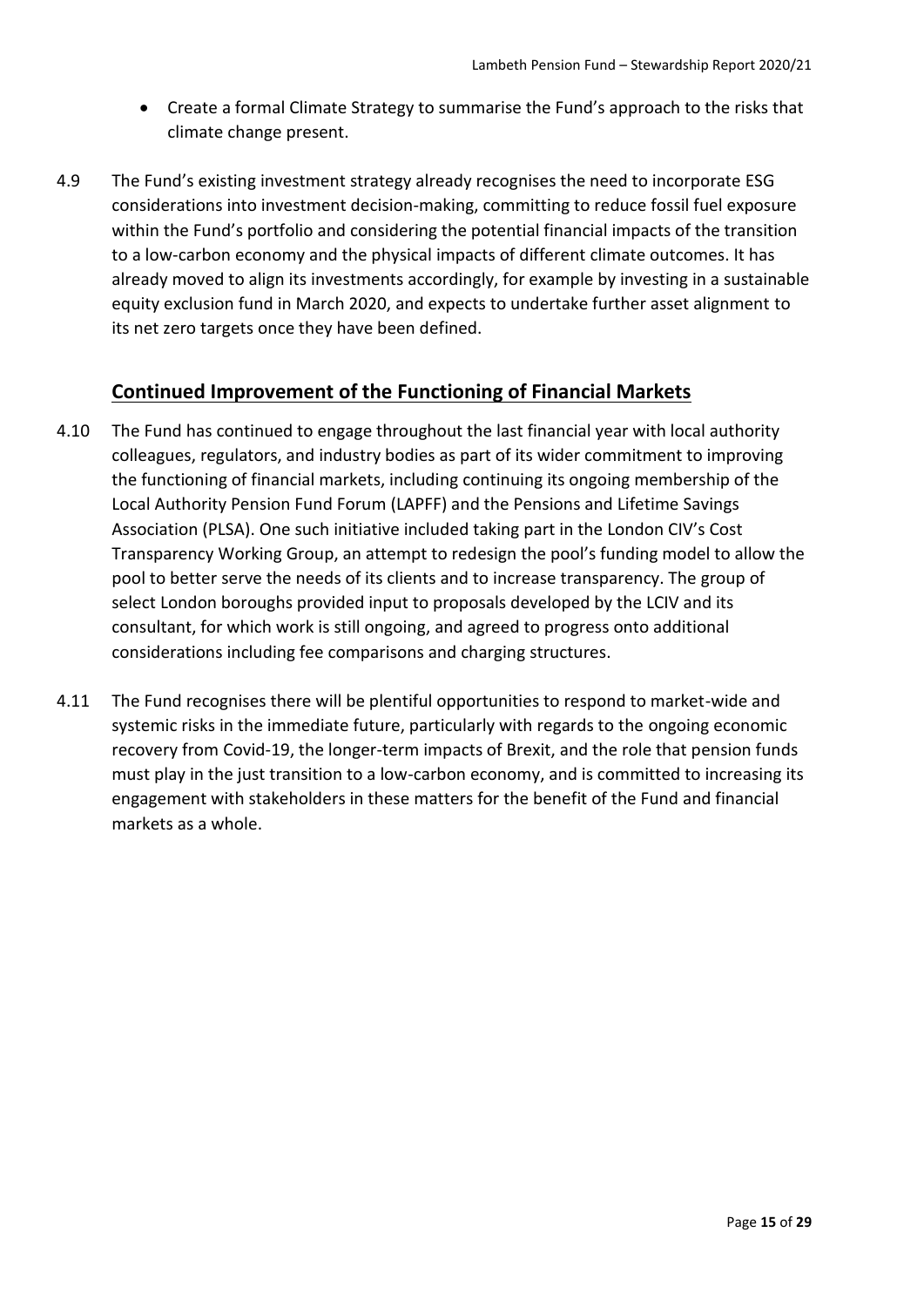### <span id="page-15-0"></span>**Principle 5: Review and Assurance**

- 5.1 The Fund's suite of policies and procedures are periodically reviewed internally by Fund officers, the Pensions Committee, and the Pensions Board as part of the normal stewardship activity of the Fund and the respective work programmes of the Committee and Board. Those strategies and policies relevant to investment and investment stewardship, such as the ISS and FSS, are formally approved by the Pensions Committee, and will be reviewed at least every three years to align with the triennial actuarial valuation though in practice are reviewed and updated on a more regular basis as appropriate. Such reviews aim to identify and implement any process improvements and reflect any developing initiatives or statutory changes; this may require additional policies and procedures to be drafted. The Fund's latest policies can be accessed on the Fund website at the below link and, at the next review of the ISS and FSS from March 2022 a thorough review of how those strategies enable effective stewardship will be undertaken: [https://lgpslambeth.org/resources/.](https://lgpslambeth.org/resources/)
- 5.2 Going forward the Fund will seek to develop a dedicated Stewardship Policy to outline its key stewardship priorities and how the effectiveness of those priorities is measured. As a pooled member of the London CIV, the Fund values the importance the LCIV places on stewardship and its recognition of the ambition of its client funds; this drives its commitment to positive action, collaboration and leadership which in turn benefits the Fund.

#### **Assurance**

- 5.3 Effective stewardship is key to ensuring the high quality of service delivery that the Fund's members expect, and the governance structure at the Fund has been created to provide assurance to the Fund's stakeholders and governing bodies of the effectiveness of the Fund's stewardship activities, making use of specialist, skilled and professional advice at every stage of Fund management.
- 5.4 As a Fund, there are several ways in which assurance is sought in relation to the Fund's stewardship; for example;
	- The Fund's Annual Report and Financial Statements are externally audited; the most recently audited accounts for 2019/20 received an unqualified audit opinion, representing a "true and fair view" of the Fund's financial transactions to have taken place during the year and the year-end balance of assets and liabilities.
	- The Fund commissions external governance reviews to gain assurance on its policies and procedures in place that relate to the administration and governance of the Fund. The most recent review was completed in 2018 which resulted in a comprehensive action plan to address and improve areas of non or partial compliance to the Pension Regulator's Code of Practice. A follow-on review is planned for 2021/22 as set out in the Fund's Business Plan for the year and approved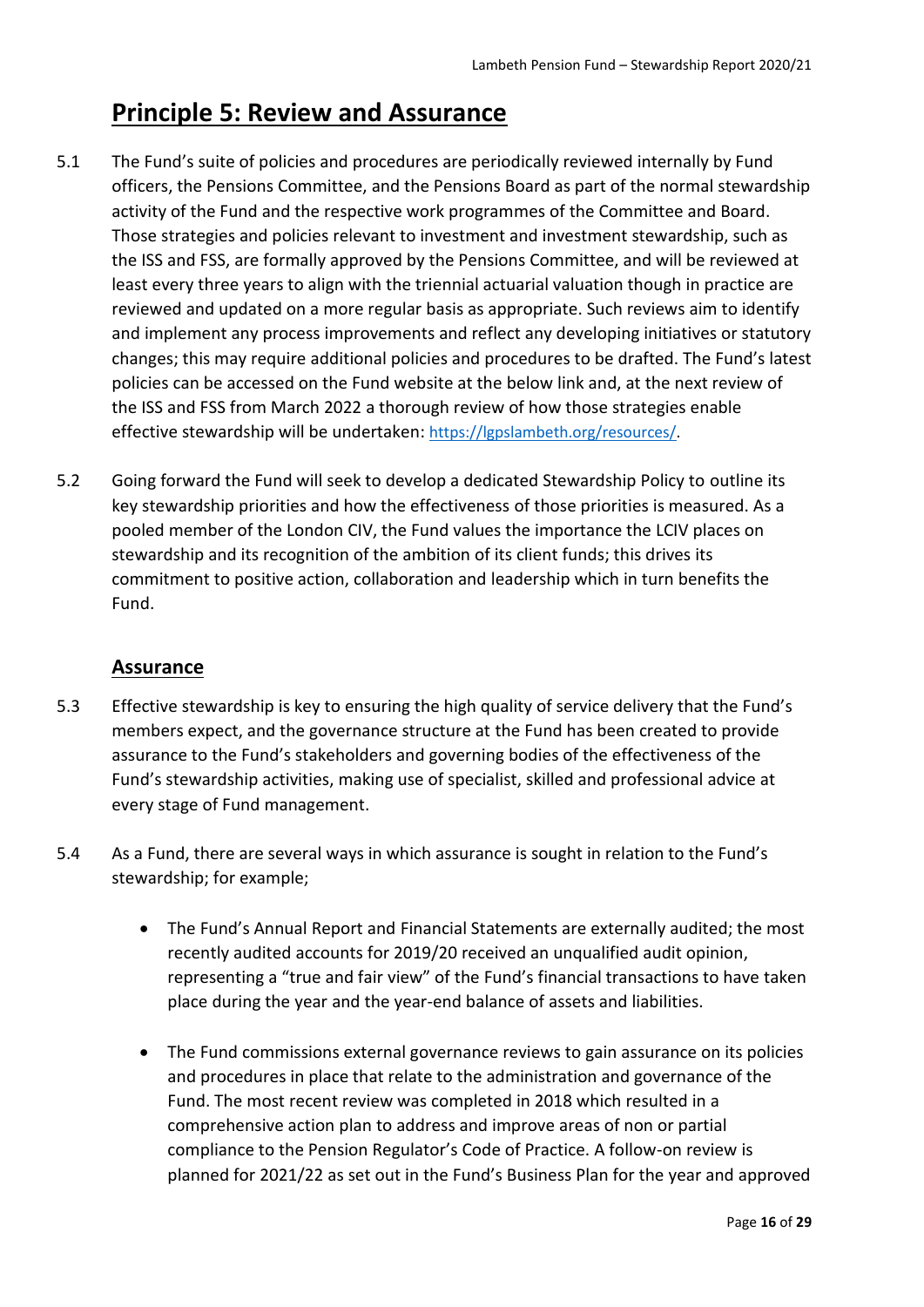by the Pensions Committee at its July 2021 meeting; this review will also include a review of the Fund's stewardship policies. By seeking external assurance from an independent third party, the Fund and its stakeholders can be confident of an unbiased and unprejudiced view of the effectiveness of the Fund's stewardship processes.

- When contracts are due for renewal the Fund follows the stringent procurement policies of Lambeth Council as set out in Lambeth's Contract Standing Orders, which includes a policy on responsible procurement to ensure that all high value procurements focus on delivering value for money and achieving additional economic, social and environmental benefits.
- 5.5 The London CIV also maintains its own assurance controls for the benefit of its clients; all published policies, procedures and reports are required to pass through a formal review and internal assurance process. This ensures that their policies and any internal/external communications are in line with LCIV objectives and what is communicated is fair, clear and accurate. Responsible Investment (RI) policies and reports are drafted by the RI Team and reviewed by the Chief Executive Officer, Chief Investment Officer, Governance Team and Executive Team. The Compliance and Risk Team undertake periodic reviews of their RI framework to ensure compliance with regulatory obligations and to identify any risks.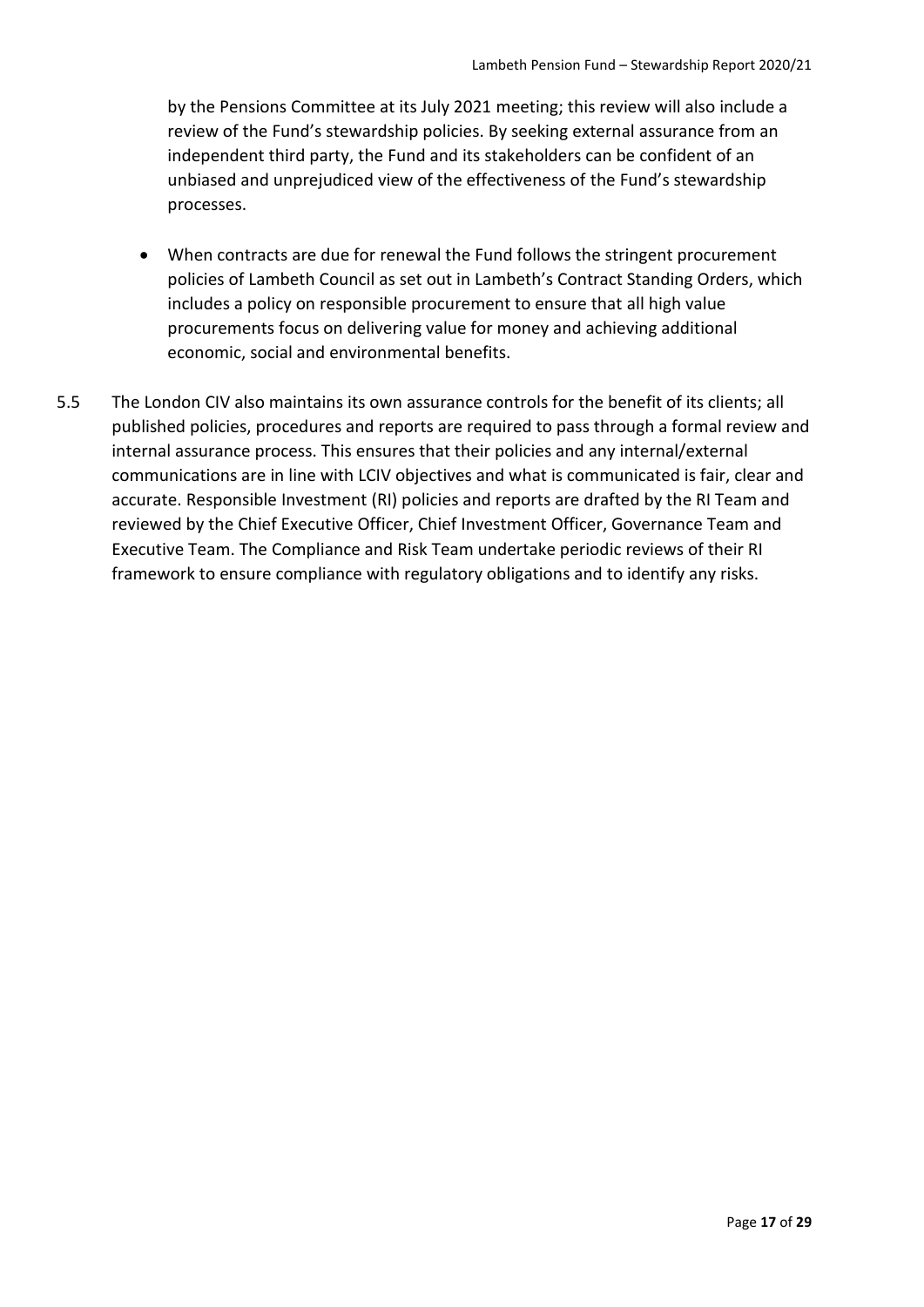### <span id="page-17-0"></span>**Principle 6: Client and Beneficiary Needs**

#### **Scheme Membership**

- 6.1 The London Borough of Lambeth Pension Fund is part of the Local Government Pension Scheme, a statutory public service scheme providing defined benefits to its members based on their earnings and length of service, and is administered by the London Borough of Lambeth on behalf of all 24 employers in the Fund. Benefits are funded by member contributions and investment returns and are guaranteed by statute.
- 6.2 Membership of the LGPS is open to all public sector employers providing some form of service to the local community and, whilst most members will be local authority employees (and ex-employees), other employers can also join the scheme where they are providing services in place of (or alongside) local authority services, such as academy schools, contractors, housing associations and charities.
- 6.3 As at 31 March 2021 there were 20,928 members in the Fund across three categories:
	- 5,013 active members (representing 24% of membership) who are currently employed by one of the Fund's employers, with an average age of 46.
	- 8,460 deferred members (representing 40% of membership): these are members who worked for a scheme employer in the past and are entitled to receive a pension from the Fund in the future.
	- 7,455 pensioner members (representing 36% of membership), being members who are currently receiving their pensions.
- 6.4 Lambeth Council is the largest employer in the Fund, accounting for 96% of overall membership, or 91% of active membership, 97% of deferred membership and 99% of pensioner members. Most of the other employers in the Fund are academies/education trusts or housing management organisations; further information is available on the Fund's website.

#### **Scheme Assets and Investment Time Horizon**

6.5 As at 31 March 2021 the Fund's assets were invested as set out in the table below.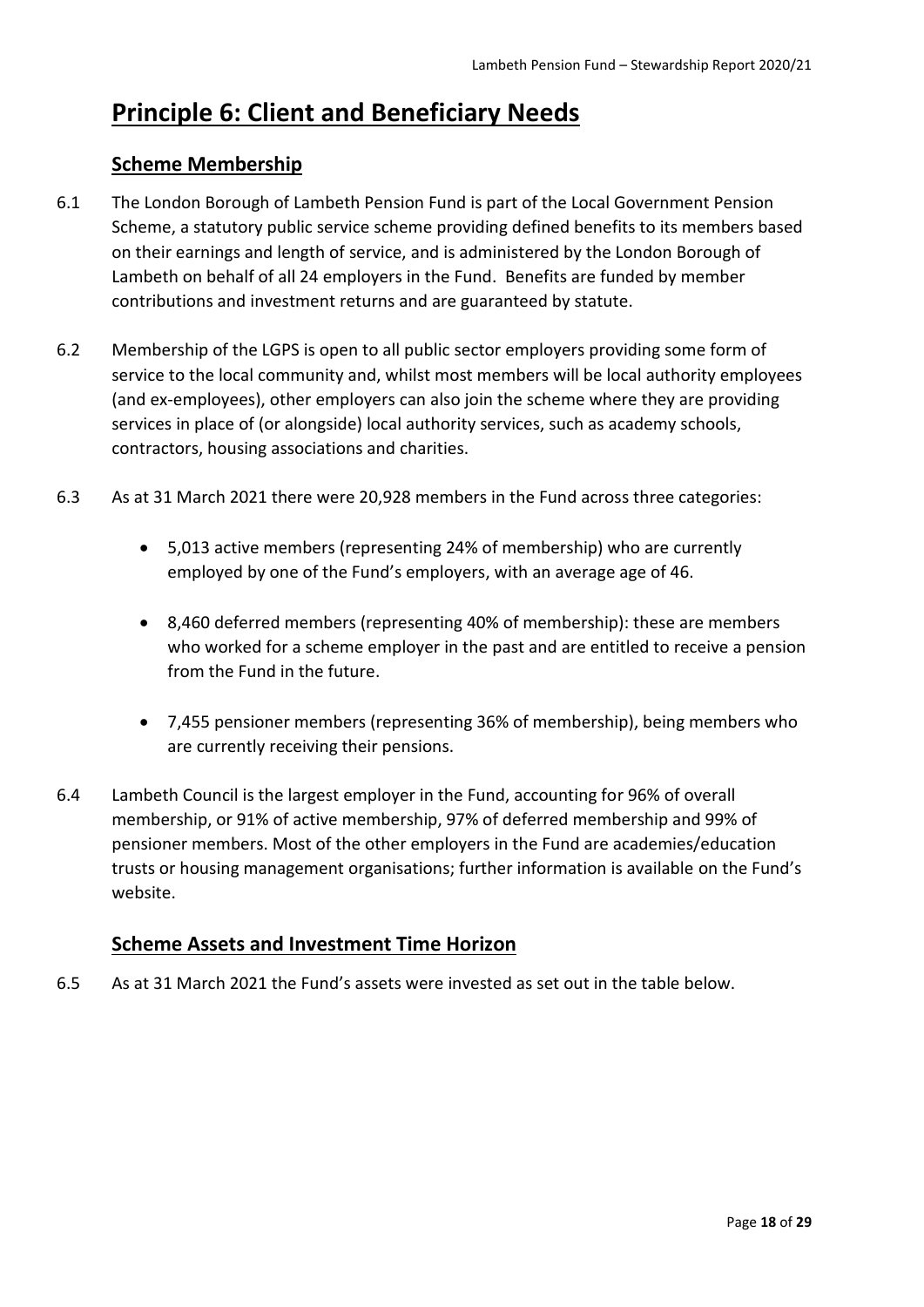| Asset                            | Geography                       | <b>31 March 2021</b><br>£000 |
|----------------------------------|---------------------------------|------------------------------|
| <b>Bonds</b>                     |                                 |                              |
| <b>Fixed interest securities</b> | <b>UK</b>                       | 222,409                      |
| <b>Equities</b>                  |                                 |                              |
| <b>Pooled investments</b>        | Global (incl. emerging markets) | 916,792                      |
|                                  |                                 |                              |
| <b>Other investments</b>         |                                 |                              |
| Pooled property investments      | <b>UK and Europe</b>            | 159,115                      |
| <b>Private equity</b>            | Global                          | 72,508                       |
| <b>Multi Asset Credit</b>        | Global                          | 352,080                      |
| <b>Private Debt</b>              | <b>US and Europe</b>            | 46,175                       |
| <b>Subtotal</b>                  |                                 | 629,878                      |
|                                  |                                 |                              |
| <b>London CIV</b>                | <b>UK</b>                       | 150                          |
| <b>Cash instruments</b>          | <b>UK</b>                       | 34                           |
| <b>Subtotal</b>                  |                                 | 184                          |
|                                  |                                 |                              |
| <b>Total investment assets</b>   |                                 | 1,769,263                    |

6.6 The Lambeth Pension Fund takes a long-term view with regards its investment and funding strategies, given the long-term nature of the payments due to beneficiaries over a 50+ year time horizon. The Fund's primary investment objective therefore is to achieve an overall rate of return that is sufficient to ensure that assets are available to meet all liabilities as and when they fall due; to achieve this, the Fund must ensure its long-term solvency by adopting a prudent long-term view of not just investment returns but the changing liabilities of the Fund and the forces that will impact on them in the future, investing over the longterm to align with its long-term liabilities. In recognising these variables, the Fund's investment strategy also allows for some flexibility to manage short-term volatility in markets, the different risk/return profiles across asset classes, and the changes to cashflow requirements as the membership profile of the Fund or benefit structure changes.

#### **Communication with Members**

6.7 Lambeth Pension Fund is committed to delivering value to its members and other stakeholders, ensuring strong lines of communication and readily available information when it is needed and in whatever format or language it is required, in recognition of the culturally rich and diverse client base the Fund serves. It communicates with its members, employers, and other interested parties on a regular basis (continuing with its regular communication throughout the Covid-19 pandemic) and sets out how it does this, and how it measures the success of that communication, in its Communication Policy Statement (available on the Fund's website at the following link: [https://www.lgpslambeth.org/resources/communications-policy-statement/\)](https://www.lgpslambeth.org/resources/communications-policy-statement/).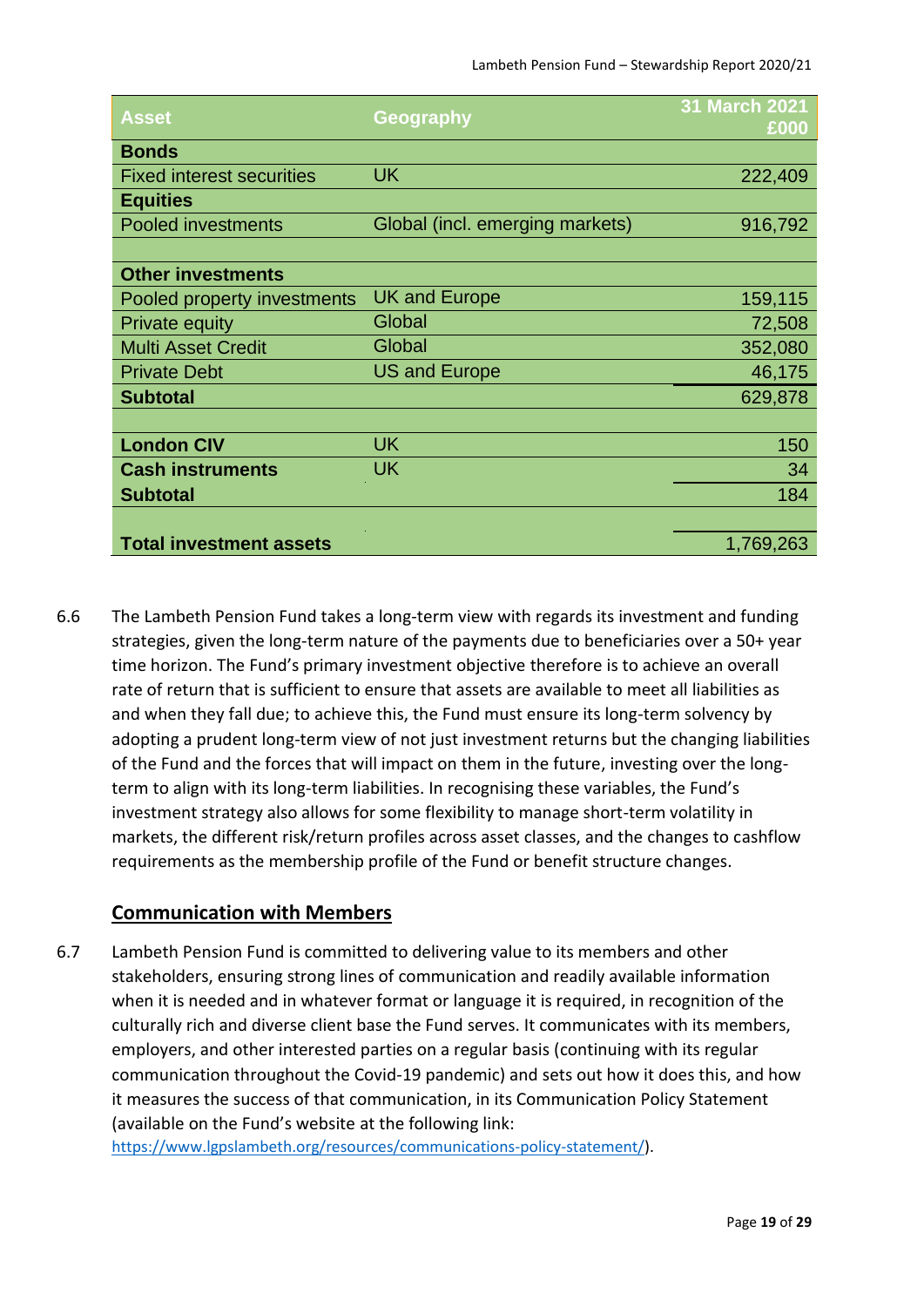- 6.8 The Fund's communication objectives not only include being able to resolve member queries and complaints to the customer's satisfaction, but also to educate and explain to existing and prospective members the benefits of the LGPS. To that end, the Fund maintains its own website which acts as the first point of reference for information on the Fund, as well as providing a central depositary for all Fund documentation including policies and procedures, funding and investment strategies, and various request forms. This provides a readily accessible route for communicating the Fund's stewardship activities to its beneficiaries and other interested parties, particularly as societal and environmental changes have seen an increased interest from the Fund's members on how their pensions are invested responsibly and ethically. In 2020/21 the Fund website received an average of 294 visits per month, with half of those typically coming via search engine results and most of the others directly by typing in the web address or using a saved favourite.
- 6.9 The Fund also communicates with members via alternative means; benefit statements are issued every year providing an estimate of benefits, whilst newsletters are sent out at least annually to both active and pensioner members setting out useful and topical information relating to the Fund, such as changes to scheme regulations and updates on Fund performance. New members are issued with a scheme guide on joining the Fund, whilst one to one sessions and presentations are available on request.
- 6.10 There is also a Member Self Service (MSS) online platform where members can register and access details about their personal pension rights and benefits. As at 31 March 2021 there were 2,868 registered users of MSS representing 14% of Fund membership; officers encourage all members to use MSS, and links are provided in emails and other communication.
- 6.11 As part of its engagement with beneficiaries and employers of the Fund, the views of those members and employers are sought for various purposes; for example:
	- When finalising the Funding Strategy Statement the views of employers in the Fund are sought through a consultation period where employers and their members can provide feedback on the content of the Statement;
	- Membership of the Pensions Committee and Pensions Board is open to direct member representation through active, pensioner and trade union members; these co-opted members provide an opportunity for beneficiary representation on the respective panels, particularly for those with decision-making authority on the Pensions Committee;
- 6.12 To measure the effectiveness of its communication methods the Fund has set several target delivery periods for issuing and responding to certain requests, all much earlier than the statutory timeframes where applicable and as set out in its Communication Policy. Updates on administrative performance in general, including performance indicators, are reported to the Pensions Board every quarter, including the number of complaints received and actions taken to resolve them.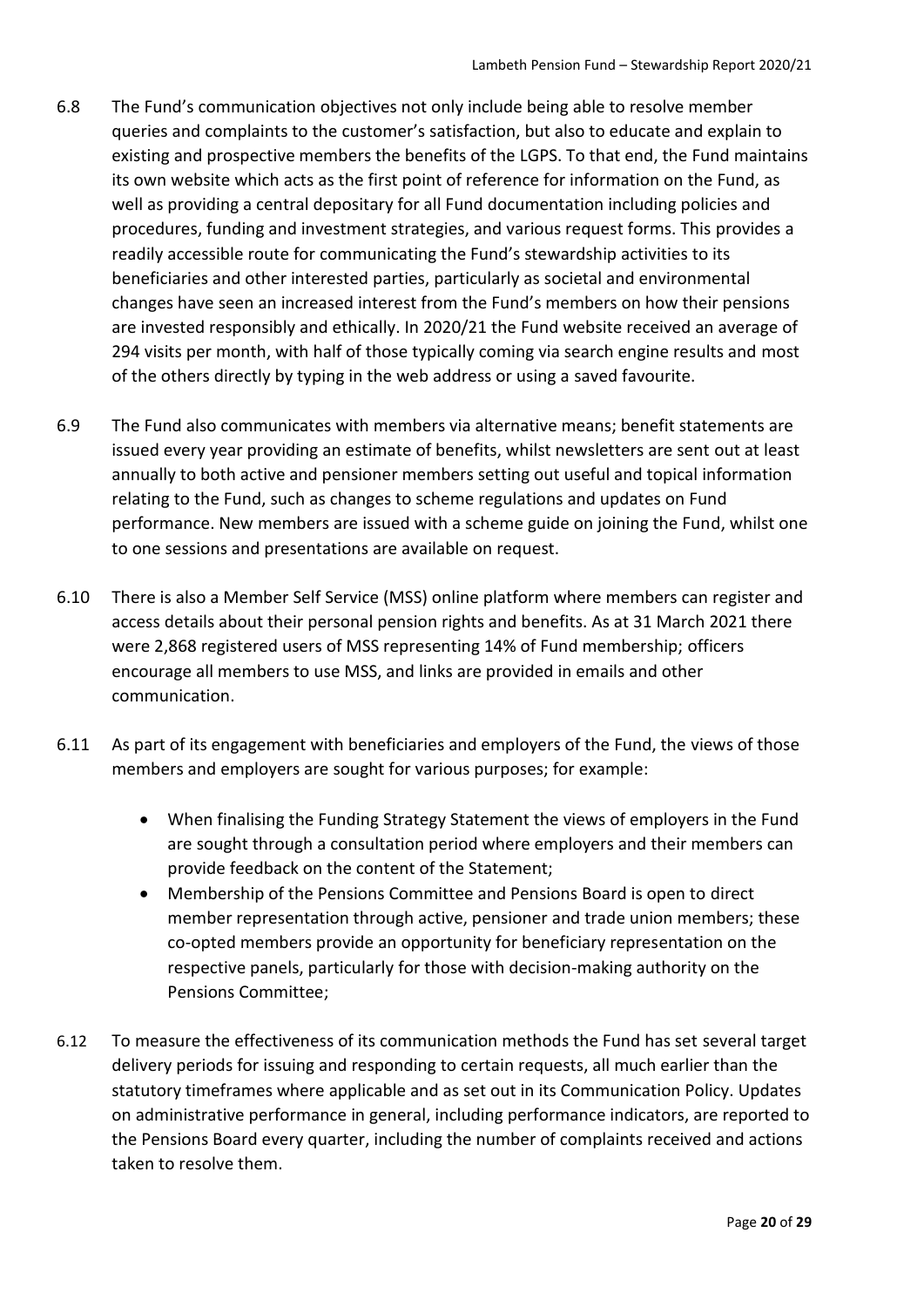### <span id="page-20-0"></span>**Principle 7: Stewardship, Investment and ESG Integration**

- 7.1 Lambeth Pension Fund requires its investment managers to integrate all material financial factors including ESG considerations into the decision-making process for all fund investments, and delegates to them responsibility for making individual investment decisions that are in line with those integrated considerations. The Fund's Pension Committee believes that ESG (including climate change) risks should be considered on an ongoing basis as a priority and that management of those risks is consistent with the Committee's fiduciary duty as set out in its investment beliefs. ESG considerations are an integral part of the Fund's strategy as a long-term investor, and the Committee receives quarterly ESG updates from its investment adviser by way of ESG ratings for each of the Fund's managers.
- 7.2 These ratings, on a scale of 1 to 4, are assigned to managers and their strategies according to their integration of ESG into the investment process. The best strategies, rated 1, are those the advisers believe to be leaders in integrating ESG and active ownership into their core processes and where ESG is central to idea generation or portfolio construction; the worst, rated 4, provide little evidence of any integration of ESG and active ownership into core processes.
- 7.3 When taken into consideration with traditional alpha ratings assigned to managers by the Fund's advisers, as well as investment performance, the Committee can form a view of the Fund's managers and engage accordingly, either to seek reassurance from the managers or consider investing elsewhere. In addition, the Committee uses these ESG ratings and considers other ESG factors when procuring new managers to ascertain the extent of ESG integration within a strategy, as part of the wider evaluation process. For example, in December 2020 the Fund procured a new multi asset credit fund managed by M&G in a joint exercise with the London Borough of Islington. In evaluating ESG integration, managers were asked to disclose how carbon risk is incorporated into their strategies whilst firms with strong ESG policies were favoured other others. Managers were scored on several ESG factors including:
	- Evidence of being a signatory to the UN Principles for Responsible Investment;
	- The resources available for ESG integration, and the extent of that integration in the portfolio;
	- How ESG factors are reported to investors; and
	- Any ESG affiliations that support the manager's overall integration of ESG.
- 7.4 M&G was notable for screening companies in breach of the UN Global Compact standards, for having a dedicated central ESG resource to oversee stewardship activities, and for making use of ESG scorecards based on the Sustainable Accounting Standards Boards (SASB) framework.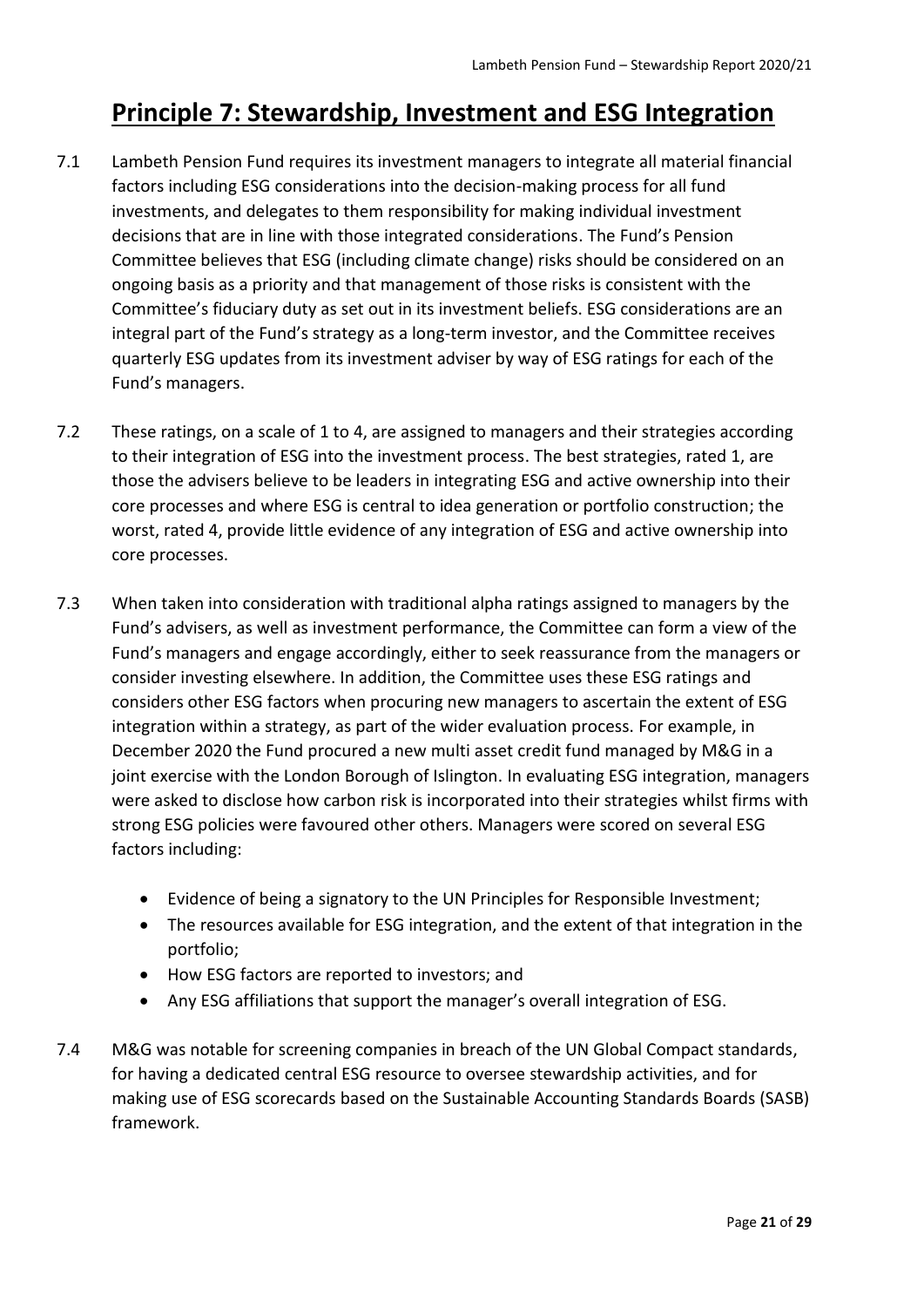- 7.5 As at 31 March 2021 none of the Fund's investment managers/strategies were rated 4 by the Fund's adviser, although four managers were rated at 3 suggesting a small degree of progress has been made by those managers to integrate ESG factors into their stewardship and investment activities but there is much room for improvement to integrate ESG factors into core investment processes. The Fund is committed to developing its ESG assessment of managers and in 2021/22 will work with its adviser to improve the measurement of fund manager ESG integration, to better contextualise the information reported to Committee, and to seek alternative measures of ESG integration to expand on current reporting and improve the ongoing monitoring of managers. By improving the quality and range of ESG reporting of Fund investments, the Pensions Committee will be better able to carry out its stewardship responsibilities, particularly with regards to the transition of the Fund's assets into more sustainable asset classes that meet future net zero targets.
- 7.6 The Fund has committed to reduce climate change risk by eliminating fossil fuel exposure from the Fund's portfolio, and considers this a priority issue when procuring any new managers. The Committee expects to continuously review further opportunities, across all asset classes, to reduce the Fund's reliance on sensitive assets by considering the potential financial impacts of both the transition to a low-carbon economy and the physical impacts of different climate outcomes. The Committee expects its investment managers to include information on how fossil fuels are being managed within their respective portfolios as part of regular reporting for the Fund, and this information is reported to both the Committee and Pensions Board on a regular basis as a means of monitoring progress towards fossil fuel reduction.
- 7.7 The Fund recognises the importance of responsible investment principles as an integral part of any pension's investment strategy, and the increasing relevance of RI and ESG factors as material interests to the Fund's stakeholders. The Fund aims to improve its integration of RI and ESG considerations into its stewardship activities and its decision-making throughout the investment value chain, improving the transparency of Fund performance in this area through regular, high-quality disclosure. In March 2021 the Pensions Committee instructed Fund officers to develop a Climate Strategy for the Fund with specific objectives and measurable targets against which to monitor progress. In addition, the Committee has agreed to formally adopt the recommendations of the Task Force on Climate-Related Financial Disclosures (TCFD) and has instructed officers to compile an initial report using the TCFD framework, analysing the Fund's governance, risk management, strategy, and metrics and targets in relation to climate risks and opportunities; work is ongoing on both reports.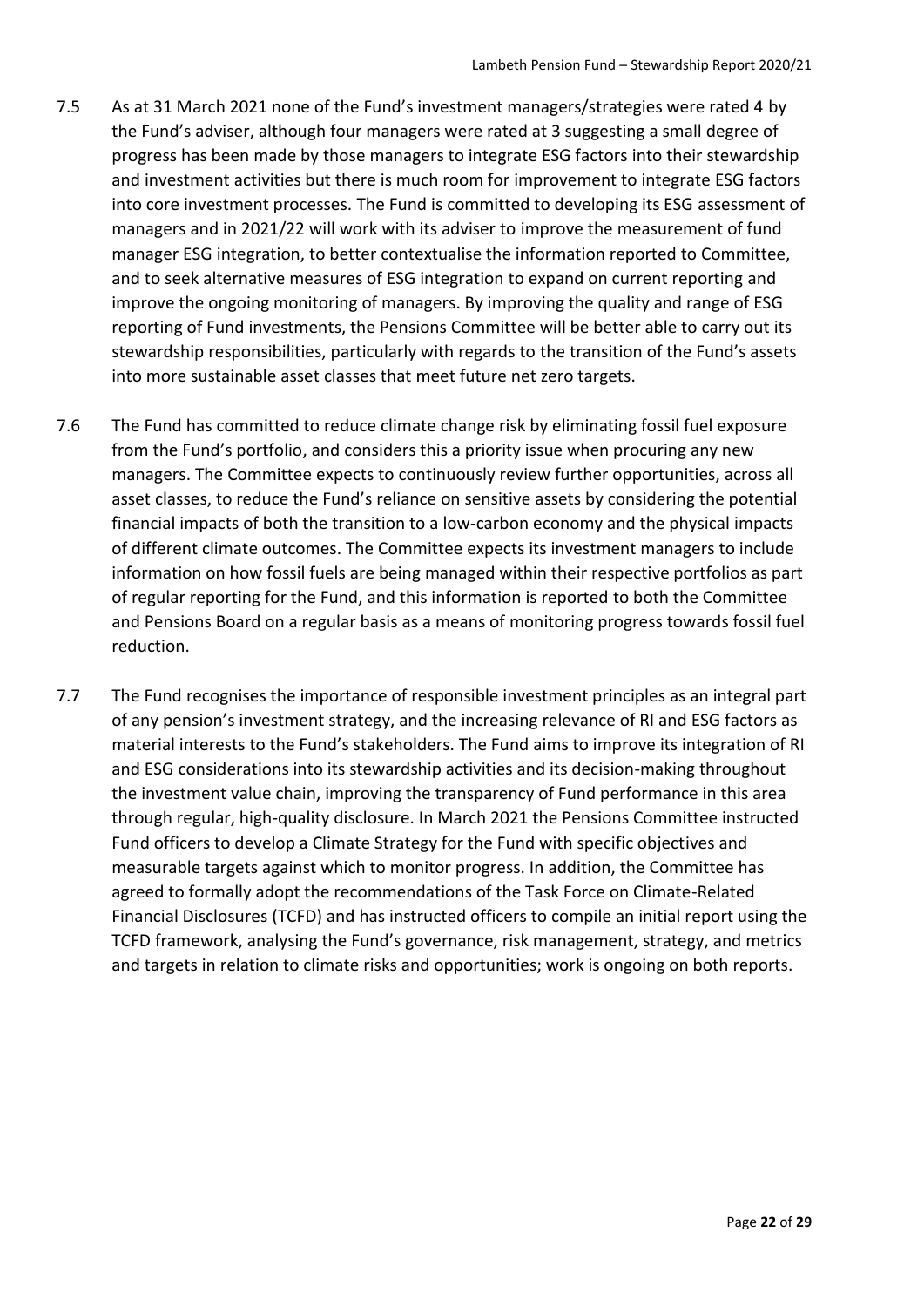### <span id="page-22-0"></span>**Principle 8: Monitoring Managers and Service Providers**

- 8.1 Lambeth Pension Fund believes that effective monitoring of its managers and service providers is an essential aspect of good stewardship activity, and adopts several methods of monitoring its providers to ensure services have been delivered as expected.
- 8.2 The Fund monitors its managers through regular in-person and virtual meetings and calls, engagement at conferences, attendance at performance update webinars and calls, and though its advisers and the London CIV. The Fund receives quarterly performance updates from its investment advisers summarising financial performance against a wider market backdrop as well as a measure of the managers' progress towards integrating ESG factors into their core processes. These reports are reported at both Pensions Committee and Pensions Board. Managers are invited to Pensions Committee meetings where there are particular areas of concern that the Committee wish to escalate or otherwise periodically to ensure strong ongoing monitoring of the Fund's asset managers by its decision-makers.
- 8.3 The London CIV prepare quarterly performance and voting reports for its clients as well as monthly capital statements, which allows for effective monitoring of managers' engagement, voting, and wider ESG activity in line with the Fund's policies. The CIV hold monthly business update meetings with its clients to update on pooling progress and any new pool developments, as well as 'meet the manager' sessions which give clients the opportunity to engage directly with managers. Officers also maintain regular dialogue with the LCIV on all aspects of Fund management. A quarterly update is presented to the Pensions Committee and Pensions Board summarising performance information as well as service delivery, mandate development and wider pooling updates. The CIV periodically present at Pensions Committee meetings which ensures regular face-to-face interaction with the LCIV client servicing team.
- 8.4 The Fund has established a list of 7 strategic objectives for its investment advisers, Mercer, in compliance with the Competition and Markets Authority 2019 Order, "The Investment Consultancy and Fiduciary Management Market Investigation Order". The objectives are aligned with the Fund's primary objective to be able to pay member benefits as and when they fall due, and include a requirement to consider the responsible investment responsibilities of the Fund and to assist in determining and delivering an appropriate investment strategy. The objectives will be reviewed and amended, if necessary, after any significant changes to the Fund's investment strategy or objectives, and at least every three years. The Fund monitors adherence to the objectives and engages in client feedback meetings with Mercer where officers can flag concerns but also highlight areas of the relationship that are working well, as well as identifying any future needs and how they might best be met.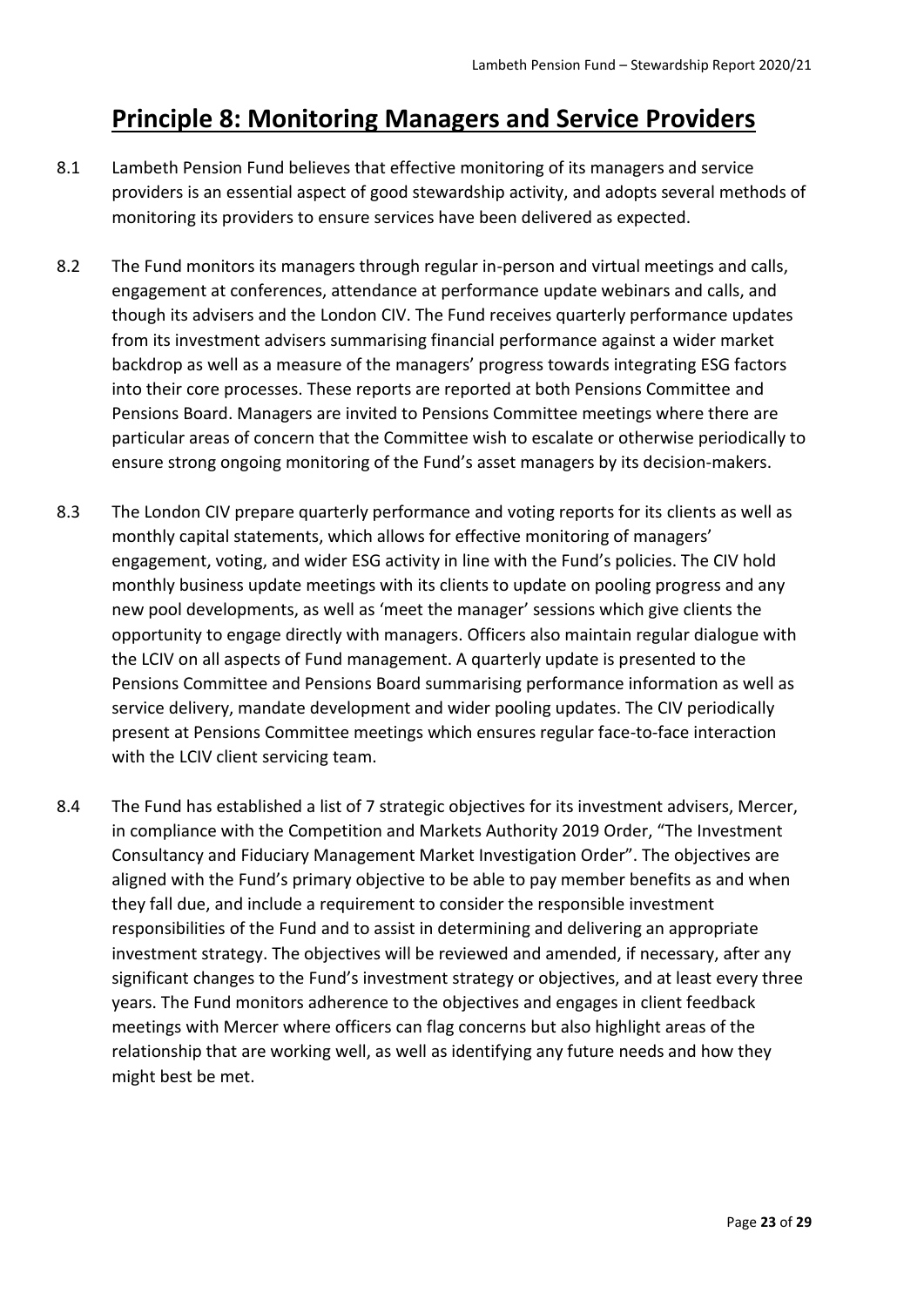### <span id="page-23-0"></span>**Principle 9: Engagement**

- 9.1 The Fund believes that effective management of financially material environmental, social and governance risks will support the Fund's long-term approach to protect and enhance the value of the Fund's assets. The Investment Strategy Statement includes the requirement that its investment managers integrate all material financial factors, as well as corporate governance and ESG considerations, into the decision-making process for all its investments. The Fund expects its managers to follow best practice and use their influence as major institutional investors and long-term stewards of capital to promote best practice in the investee companies and markets to which the Fund is exposed, and shares the Fund's policies with managers and the London CIV so that those expectations are clear.
- 9.2 The Fund's officers regularly engage and meet with Fund stakeholders, such as the London CIV and investment managers, for regular updates on investment performance, new fund developments or strategy changes, which are reported to the Pensions Committee as relevant. The Fund has also instructed its external advisers Mercer to engage with its investment managers on its behalf, and this requirement is embedded within specific strategic objectives for its advisers which include aligning its services with the overall objectives of the Fund, considering the Fund's responsible investment requirements in supporting the Fund, and assisting with the monitoring of the Fund's chosen investment strategy. The advisers report to the Pensions Committee at least quarterly on manager performance which includes business updates and comments on assurances sought from asset managers regarding issues of concern.
- 9.3 The London CIV engages directly with issuers and investment managers on the Fund's behalf for those assets which the Fund has pooled, recognising that at the macro-level it must consider top-down global risks and client priorities and, from a bottom-up perspective, recognise the micro-risks of individual assets and the social and financial materiality of those risks. The Fund's policies and beliefs align with those of the London CIV so that the Fund is confident that when the CIV engages on its behalf, it does so in a manner which is consistent with the Fund's own policies and objectives. For example:
	- In 2020 the CIV engaged with Baillie Gifford on behalf of the Fund, in respect of the investment in its global equity growth fund, to raise concerns about its holdings in Tesla; specifically, that it was one of the highest contributors to the pool's weighted average carbon emissions. Baillie Gifford reported that Tesla's disclosures on its environmental and social impact have improved considerably over recent years, and that it actively encouraged Tesla to continue to lead and innovate on impact and sustainability. The manager remains supportive of Tesla's efforts and will continue to engage in active dialogue with the company, playing their part as responsible stewards of the business. This was reported to the Fund's Pensions Committee which noted the engagement and agreed with the action taken.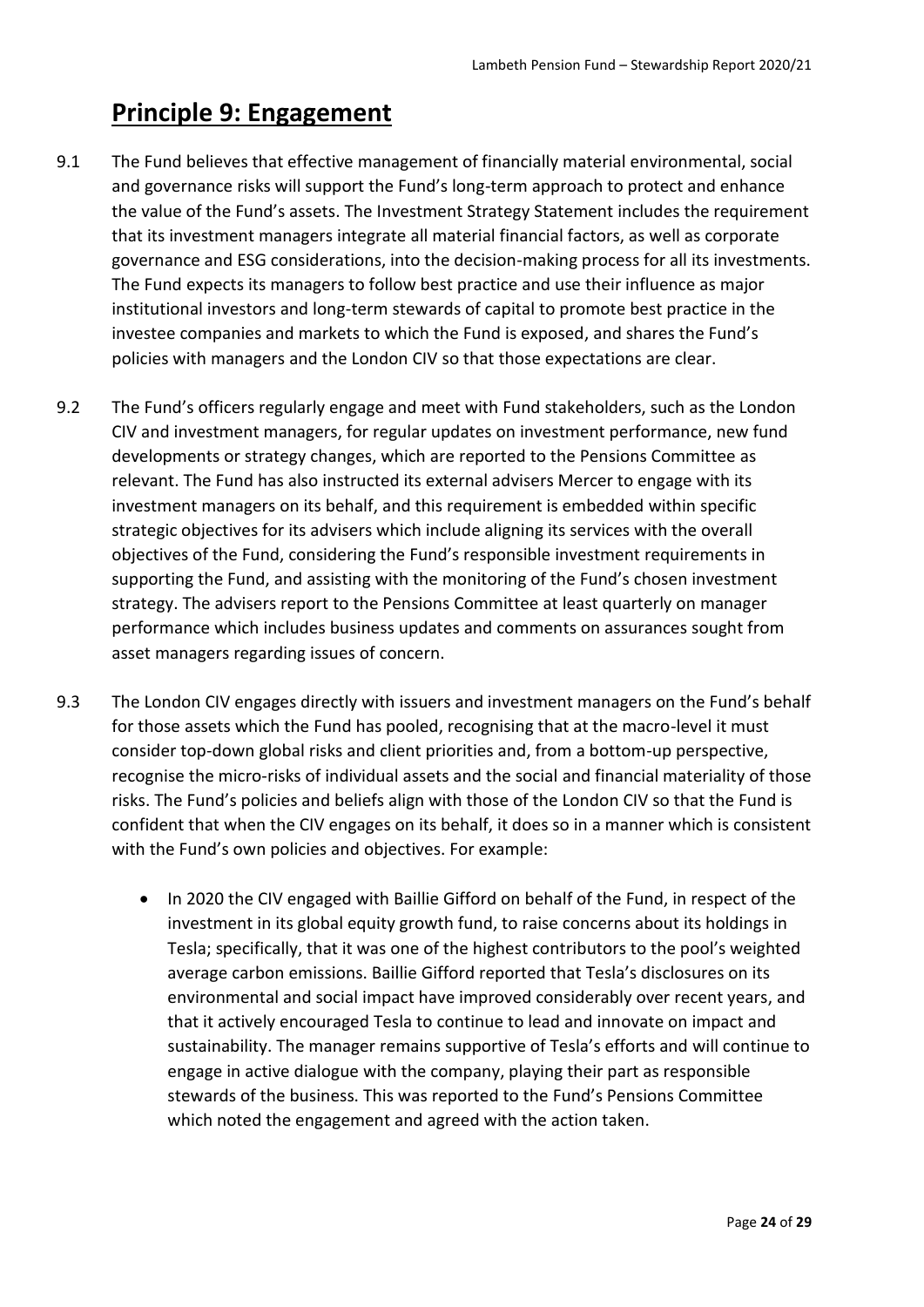- 9.4 Further examples of engagement activities that have been undertaken and reported to the Pensions Committee in 2020/21 include:
	- In May 2020 Mercer notified the Committee of changes to the management team of the Global Alpha strategy at Baillie Gifford, specifically the retirement of a long serving Senior Partner. However, following discussions with the manager, Mercer were comforted by the significant period of notice in which Baillie Gifford had to plan a handover, the promotion of internal talent, and the explicit steps taken to address concerns raised about diversity on the team.
	- In December 2020 the London CIV were invited to attend Pensions Committee and update members on developments at the pool, including the performance of the Fund's assets pooled with the CIV, as well as explain the CIV's approach to responsible investment and a timeline for implementation.
	- Officers engage with fund managers on a regular basis, whether in person, by email or virtually, to carry out due diligence on ongoing performance, adherence to agreed policies and to audit the Fund's exposure to fossil fuels which is reported to Committee.
- 9.5 The Fund is also a member of the Local Authority Pension Fund Forum (LAPFF). LAPFF is the UK's leading collaborative shareholder engagement group encompassing over 80 local authority pension funds and 7 investment pools from across the country with combined assets of £300 billion. On the Fund's behalf, the Forum engages directly with company chairs and boards to affect change at investee companies, challenges regulators, and delivers reforms that advance corporate responsibility and responsible investment.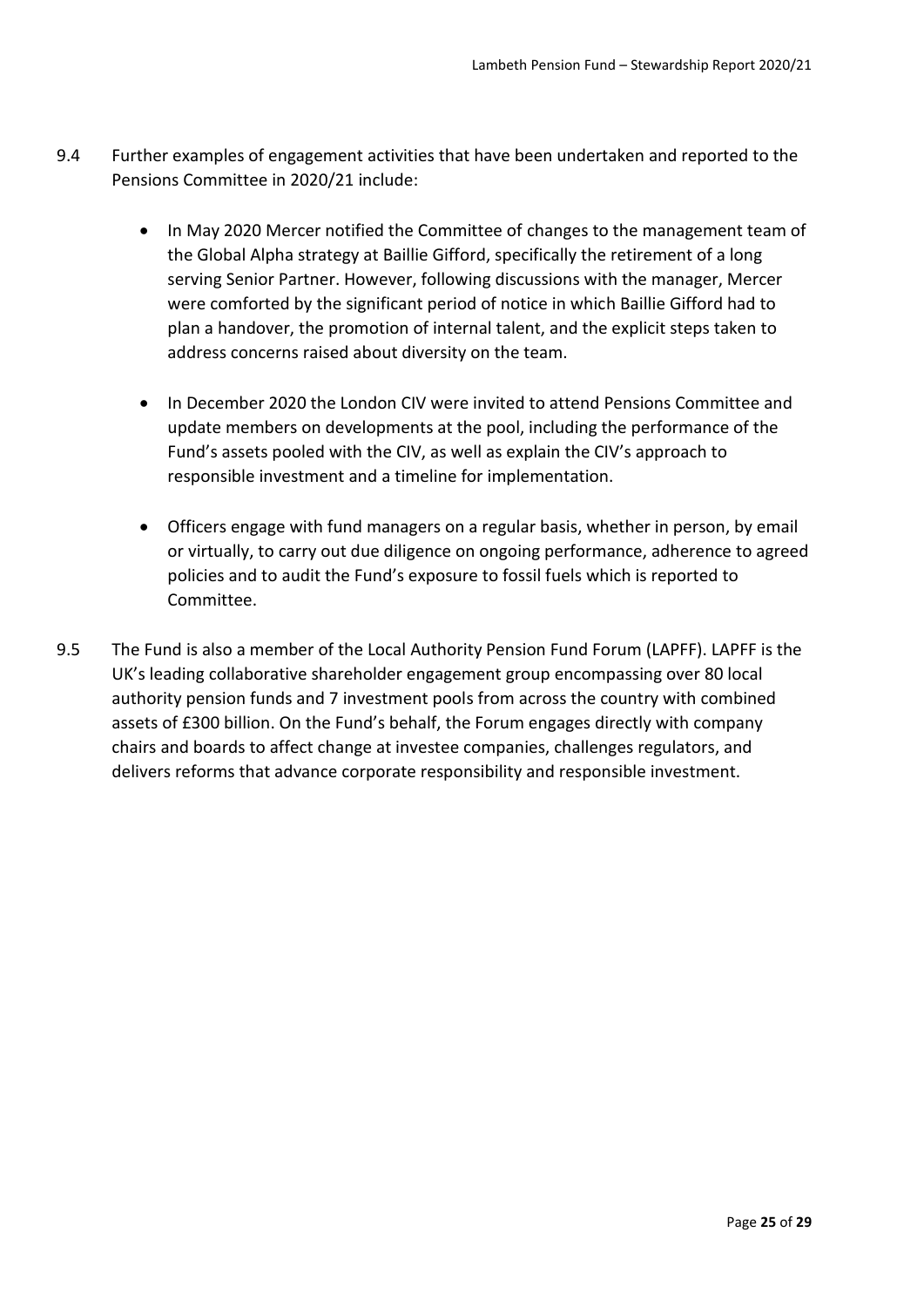## <span id="page-25-0"></span>**Principle 10: Collaboration**

- 10.1 Lambeth Pension Fund recognises the value in engagement with partner organisations and other stakeholders, whether with other LGPS funds, service providers, industry bodies or regulators, and is committed to actively engaging and collaborating with those partners. This includes working collaboratively with likeminded pension funds, particularly those in London, and the London CIV on issues related to climate change and ESG, particularly as the Fund focuses on decarbonisation and engagement as opposed to divestment, and in developing mandates that meet the needs of multiple boroughs.
- 10.2 The Fund has a strong history of collaborating with partner London boroughs, particularly in regard to joint procurements of asset managers to achieve cost savings and efficiencies. For example, the Project Monument pool of five boroughs in 2018 collaborated to procure two private debt managers, Churchill and Permira, at a time when the London CIV was not in a position to launch such a fund. More recently, in 2020 the Fund worked with the London Borough of Islington Pension Fund in a joint procurement exercise to appoint M&G as a multi asset credit manager, where the strategy of both Funds could be aligned, and savings achieved through cost sharing.
- 10.3 The Fund maintains a strong relationship with the London CIV, and has to date been involved in several 'Seed Investor Groups' (SIGs), working with the pool and other boroughs to generate ideas and proposals for new mandates from early-stage development through to fund launch. The London CIV also engages with a wide range of initiatives and pensions bodies on behalf of the Fund, as well as working with other pools, by collaborating in joint initiatives and working groups such as the Asset Owner Diversity Working Group, the Cost Transparency Initiative (CTI), and the Marine Conservation Society's Microplastic Pollution Collaboration.
- 10.4 As an example, the Cost Transparency Initiative (CTI) is a new industry standard for institutional investment cost data which aims to increase the availability of comprehensive and transparent information on investment costs and charges, helping investors to decide if investments represent value for money. The Pensions and Lifetime Savings Association (PLSA) created a set of templates and tools which together form a framework that asset owners can use to receive standardised cost and charges information from asset managers. By collaborating with the London CIV and the PLSA on this initiative, the Fund has been able to issue CTI templates to its asset managers which has improved the analysis and reporting of investment management expenses to the Pensions Committee and within the Fund's accounts.
- 10.5 In 2021/22 the Fund will seek to become a member of the Occupational Pensions Stewardship Council (OPSC), a forum for sharing experience, best practice and research, and providing practical support; it is hoped that membership of this forum will help the Fund to improve and collaborate with others on its stewardship activities and issues such as shareholder resolutions, climate change and diversity and inclusion.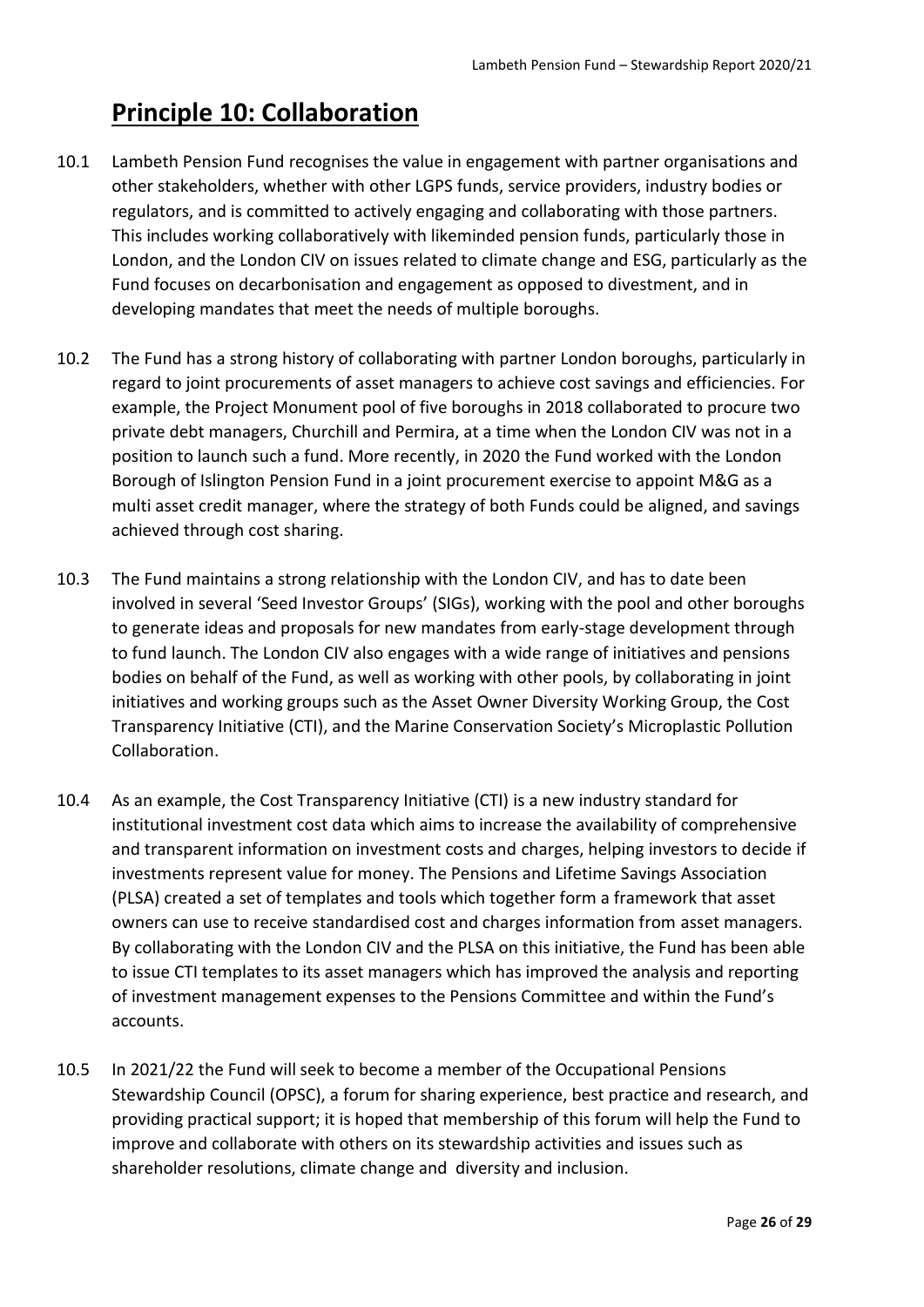## <span id="page-26-0"></span>**Principle 11: Escalation**

- 11.1 The Fund expects its investment managers, and the London CIV, to undertake appropriate monitoring of current investments with regards to their policies and practices on all issues which could present a material financial risk to the long-term performance of the Fund, including environmental, social and corporate governance factors. Effective monitoring and identification of these issues can enable engagement with boards and management of investee companies to seek resolution of potential problems at an early stage.
- 11.2 Where collaboration is likely to be the most effective mechanism for encouraging issues to be addressed, the Fund expects its investment managers to participate in joint action with other parties as required and permitted by the relevant legal and regulatory codes. The Fund also expects its investment managers to escalate any stewardship activities on its behalf, in line with best practice but particularly in line with any applicable recommendations of the Fund, when company dialogue is too slow or unresponsive, or when there are concerns that require ongoing dialogue and a change in approach by the underlying company.
- 11.3 The Fund monitors its investment managers' engagement activities through regular reports and discussion, including those occasions when managers have escalated their approach when required. Examples include:
	- From May 2020 the London CIV raised concerns with Baillie Gifford, the Fund's global equity manager, concerning its investment in Rio Tinto, a metals and mining company which hit the headlines for its destruction of a site of cultural significance in Western Australia. A meeting was called with Baillie Gifford to discuss whether they would engage with the company to raise the issue of proper engagement with local communities. Baillie Gifford suggested a number of changes to the Board of Rio Tinto, including the appointment of a Group Head of Sustainability to report directly to the CEO, which gave the London CIV and Lambeth Pension Fund as an investor the reassurance that Rio Tinto was committed to making greater efforts to balance its impact as a natural resource extractor against its responsible investment objectives.
	- In late 2020 the Fund's emerging market equity manager, JP Morgan, engaged with the President Chain Store Corp, a Taiwan-based food and drug retailer, to discuss areas where the company fell short of the asset manager's materiality framework (setting out how ESG factors should be integrated within the investment process). This included raising concerns about the low level of female board participation and discussions about the removal of tobacco advertising from its stores to comply with ESG best practices. The company committed to seriously considering the recommendations and JP Morgan continues to monitor progress.
	- In early 2021 the Fund's sustainable equity exclusion manager, RBC, escalated concerns with Bluebird Bio, a biotechnology company that develops gene therapies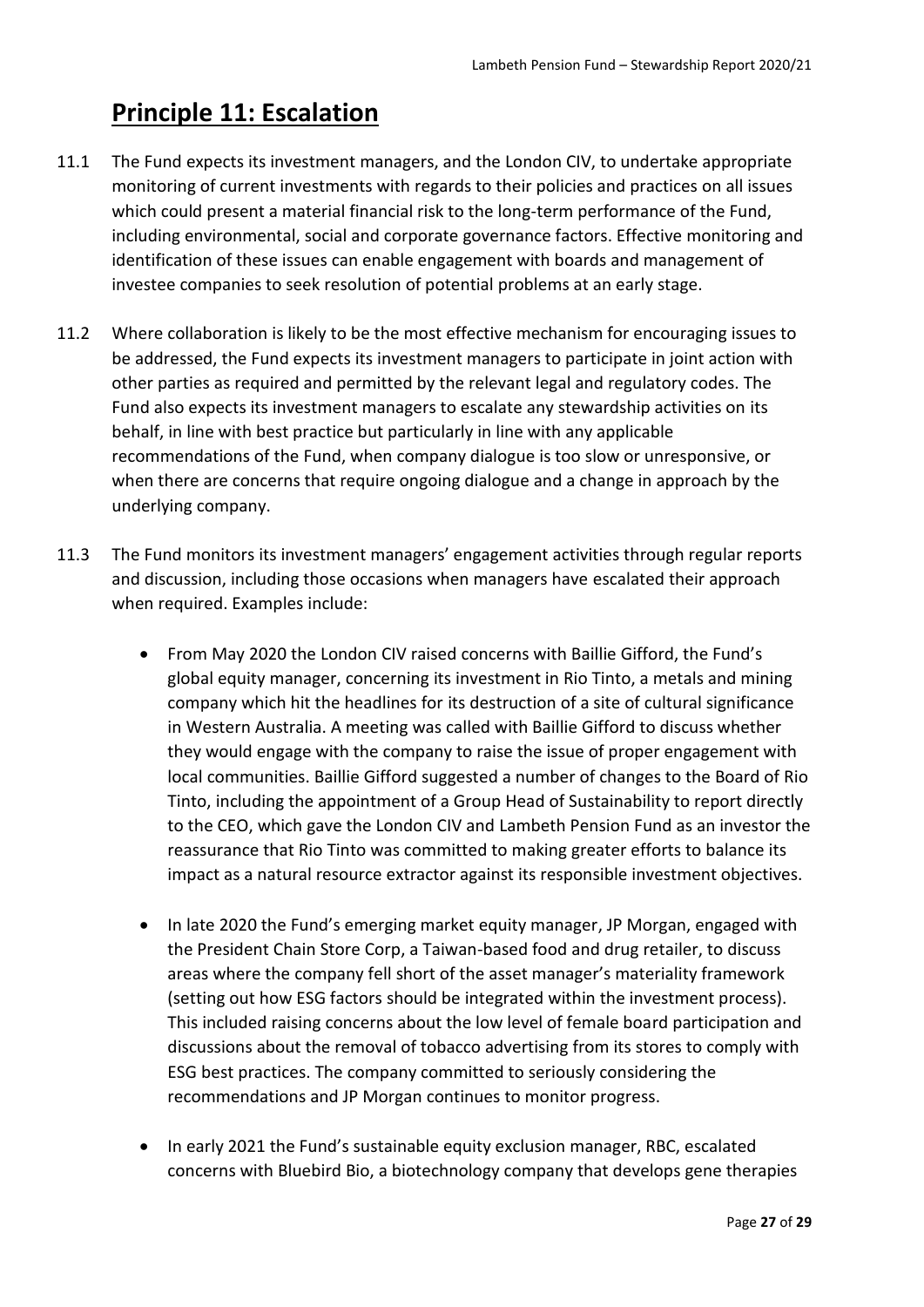for severe genetic disorders and cancers, about a health scare with a recent gene therapy trial which led to the stock to decline, as well as the implications of plans to split the company into two. The manager spent a lot of time in discussions with the CEO, Head of R&D, and Chairman of the Board to understand the reasons for both incidents and gain the necessary assurances that the company remained a viable investment option for investors.